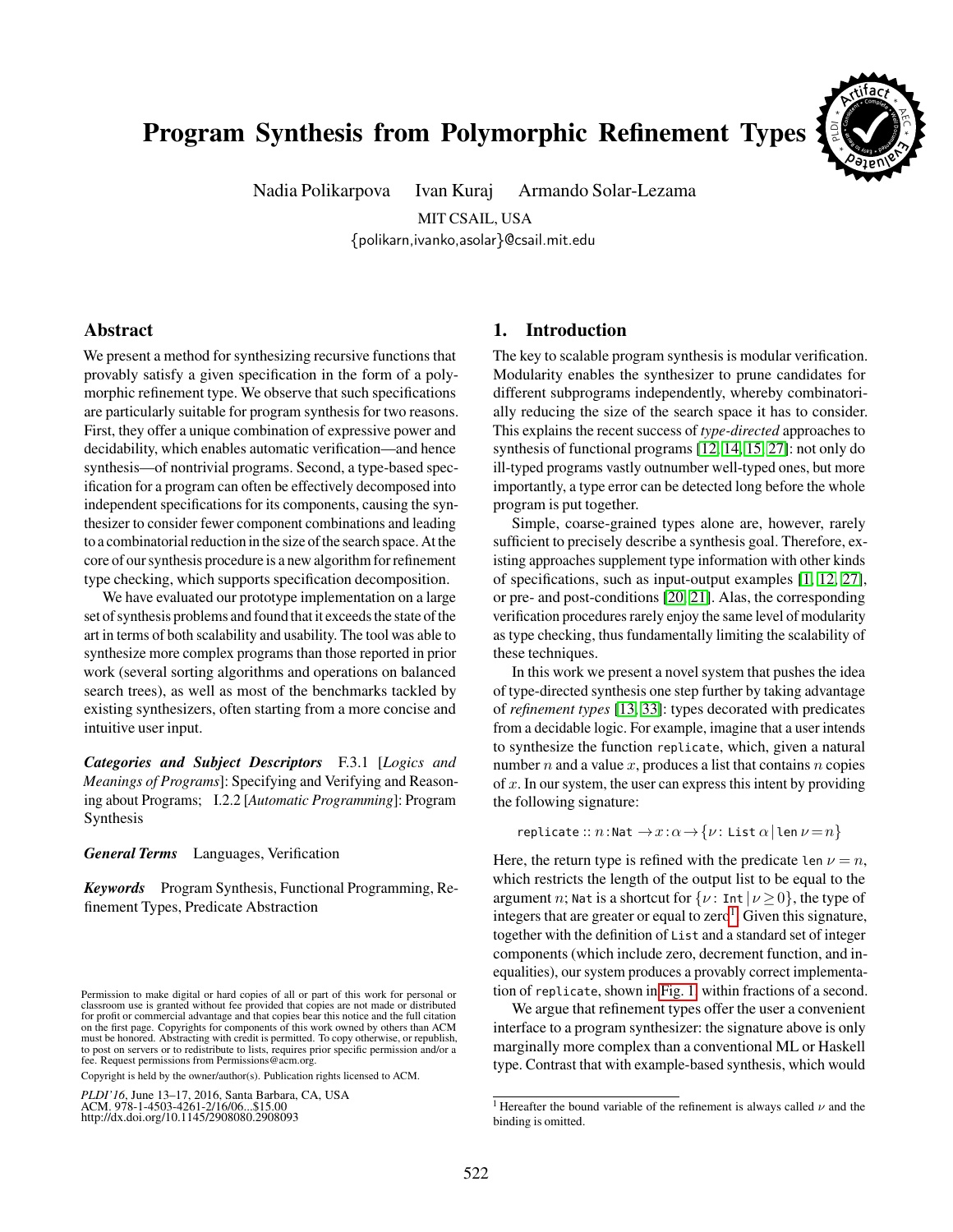| replicate :: n: Nat $\rightarrow x:\alpha \rightarrow$ {List $\alpha$   len $\nu = n$ } |  |
|-----------------------------------------------------------------------------------------|--|
| replicate = $\lambda$ n. $\lambda$ x. <b>if</b> n $\leq$ 0                              |  |
| then Nil                                                                                |  |
| else Cons $x$ (replicate (dec n) $x$ )                                                  |  |

<span id="page-1-0"></span>Figure 1. Refinement type signature of replicate and the code synthesized from this signature.

require a conventional type together with multiple input-output pairs, and in return provide much weaker correctness guarantees.

The replicate example is a perfect illustration of the power of parametric polymorphism for specifying program behavior. Even though the signature in [Fig. 1](#page-1-0) never says explicitly that each element of the output list must equal  $x$ , it nevertheless captures the semantics of replicate completely: since the function knows nothing about the type parameter  $\alpha$ , it has no way of constructing any values of this type other than  $x$ . This surprising expressiveness of polymorphic types had been long known [\[40\]](#page-16-8), but combined with refinements, it enables full-fledged higherorder reasoning within the type system: a caller of replicate can instantiate  $\alpha$  with any refinement type, obtaining the fact that whenever  $x$  has a certain property, every element of the output list shares that same property.

Perhaps surprisingly, prior work on *liquid types* [\[19,](#page-16-9) [33,](#page-16-7) [36,](#page-16-10) [37\]](#page-16-11) has shown that this type of higher-order reasoning can be fully automated for a large class of programs and properties. The *liquid type inference* algorithm [\[33\]](#page-16-7) uses a combination of Hindley-Milner unification and least-fixpoint Horn clause solver based on predicate abstraction to discover refined instantiations for polymorphic types and ultimately reduce verification to proving quantifier-free formulas over simple refinement predicates, efficiently decidable by SMT solvers. The unique combination of expressive power and decidability offered by polymorphic refinement types makes them ideal for program synthesis.

*Technical Challenges.* Unfortunately, liquid type inference cannot be applied out of the box to the context of synthesis. Designed for the setting where, given a program, the goal is to construct its type, the inference algorithm starts from the leaves of the program, whose types are known, and propagates type information bottom-up, constructing types of terms from the types of their subterms. In program synthesis, however, the setting is different: here the top-level type is given, and the goal is to construct the program. One way to do so is to exhaustively explore program candidates, performing liquid type inference on each one, and then checking if the inferred type matches the given specification. While this approach does rule out many ill-typed partial programs, it fails to take advantage of the specification for guiding the search. A more promising approach would propagate type information *top-down* from the specification, using it to filter out irrelevant partial solutions.

Some program terms naturally support decomposing a specification into independent requirements for their subterms. For example, given a goal type  $T$  and assuming that the top-level construct of the program is a conditional with a known guard, we can pass  $T$  on to the two branches of the conditional, together with the appropriate path conditions derived from the guard, and proceed to check (or synthesize) them completely independently. Unfortunately, for other program terms there might be infinitely many ways to precisely decompose a specification. Take a function application,  $f(x)$ : the specification  $f(x)$ : Nat can be satisfied by requiring that  $f$  subtract one and  $x$  be positive, or that  $f$  add one, and  $x$  be greater than negative one, and so on. The challenge in this case is to find an over-approximate decomposition: that is, construct requirements on  $f$  and  $x$  that are necessary but generally not sufficient for the correctness of  $fx$ , yet are strong enough to filter out many incorrect subterms.

To address this challenge, we propose a new type checking mechanism for refinement types, which we dub *local liquid type checking*. At the heart of the new mechanism is a type system inspired by bidirectional type checking [\[30\]](#page-16-12). Bidirectional systems interleave top-down and bottom-up propagation of type information depending on the syntactic structure of the program; in this work we extend the bottom-up phase of bidirectional checking with top-down propagation of over-approximate type information, resulting in a *round-trip type checking* mechanism, which promotes modular checking of function applications. Additionally, we equip the type system with a novel *liquid abduction* rule, which enables modular checking of branching terms.

Refinement type checking involves solving subtyping constraints over unknown refinement types. The modularity requirement precludes our system from using the two techniques employed to this end by liquid type inference—Hindley-Milner unification and the least-fixpoint Horn solver—since both techniques are designed to work on complete programs and propagate type information bottom-up. Instead, local liquid type checking incorporates an algorithm for solving subtyping constraints incrementally, as it analyzes different parts of the program. Most notably, top-down propagation requires finding the *greatest fixpoint* solution to unknown refinements instead of the least, which is known to be fundamentally more expensive; we propose a practical implementation for this fixpoint computation, which we call MUSFIX, inspired by an existing algorithm for enumerating minimal unsatisfiable subsets (MUSes) [\[22\]](#page-16-13).

*Results.* We have combined local liquid type checking and exhaustive enumeration of program terms in a prototype program synthesizer called SYNQUID (for "SYNthesis with liQUID types"), which we evaluated on 64 synthesis problems from a variety of sources. The implementation, the benchmarks, and a web interface for SYNQUID are available from the tool repository [\[31\]](#page-16-14).

Our evaluation indicates that the techniques described above work well for synthesizing programs that manipulate lists and trees, as well as data structures with complex invariants and custom user-defined data structures. SYNQUID was able to synthesize programs that are more complex than those previously reported in the literature, including five different sorting algorithms, and manipulations of binary search trees, AVL trees, and Red-Black trees. The evaluation also shows that the modularity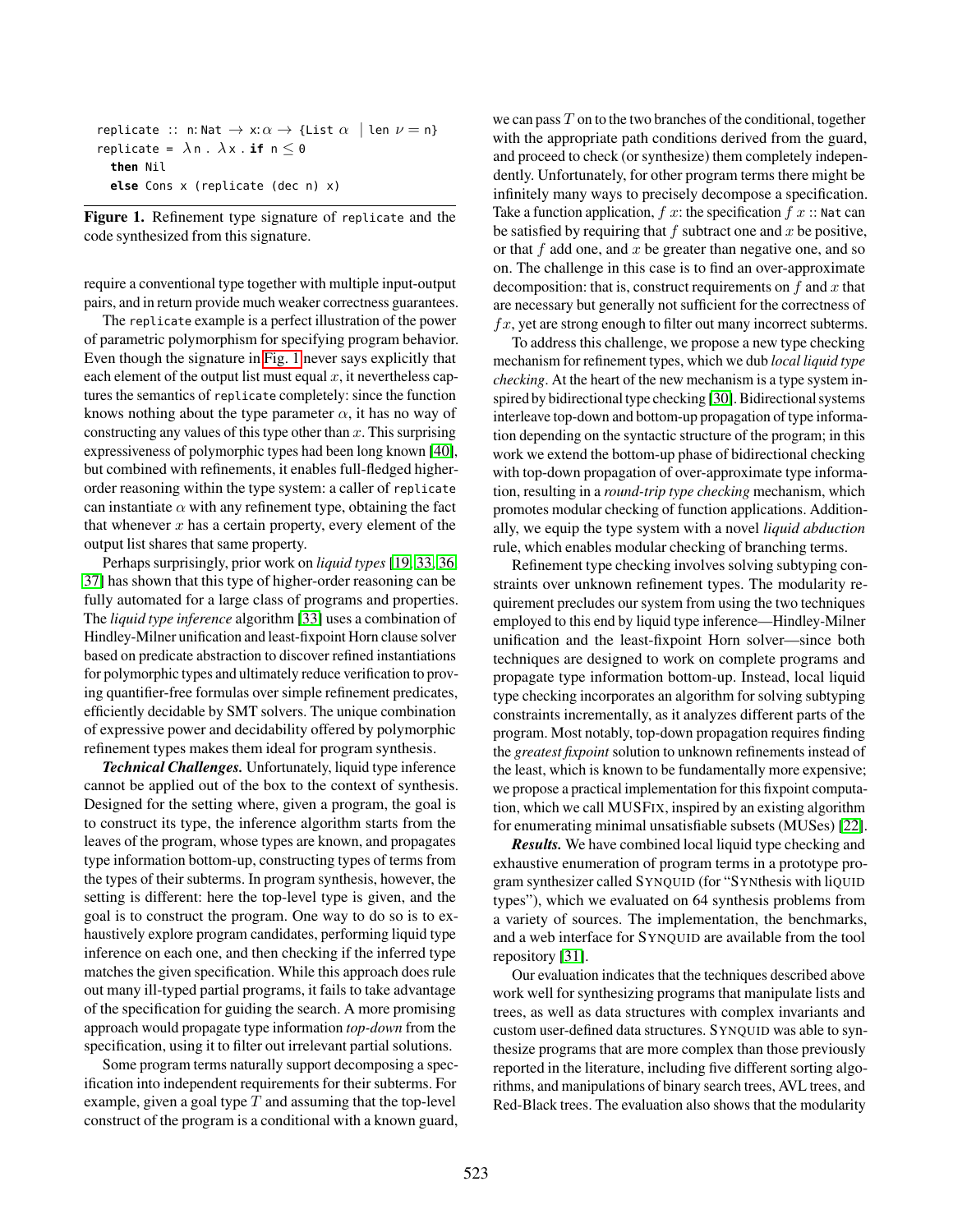features of local liquid type checking and the MUSFIX solver are crucial for the performance of the system.

We compare our system with the existing synthesizers based on input-output examples [\[1,](#page-15-0) [12,](#page-16-0) [14,](#page-16-1) [27\]](#page-16-3), and Hoare-style verification [\[20,](#page-16-4) [21\]](#page-16-5), and demonstrate that SYNQUID can handle the majority of its competitors' most challenging benchmarks, taking a similar or shorter amount of time. In addition, compared with the example-based tools, SYNQUID's specifications are usually more concise and the generated solutions are provably correct; compared with the tools based on Hoare-style reasoning, SYNQUID can verify (and thus synthesize) more complex programs thanks to automatic refinement inference.

# <span id="page-2-1"></span>2. Overview

SYNQUID operates within a core ML-like language featuring conditionals, algebraic datatypes, pattern matching, parametric polymorphism, and fixpoints. We equip the language with *general decidable* refinement types, closely following the liquid types framework [\[19,](#page-16-9) [33,](#page-16-7) [36\]](#page-16-10). The type system includes refined base types of the form  $\{B | \psi\}$ , where  $\psi$  is a *refinement predicate* over the program variables and a special *value variable* ν, which does not appear in the program. Base types can be combined into dependent function types of the form  $x: T_x \to T_2$ , where x may appear in the refinement predicates of  $T_2$ . Our framework is agnostic to the exact logic of refinement predicates as long as validity of their boolean combinations is decidable; our pro-totype implementation uses the quantifier-free logic of arrays<sup>[2](#page-2-0)</sup>, uninterpreted functions, and linear integer arithmetic, which is sufficient for all the examples and benchmarks in this paper.

A *synthesis problem* is defined by (1) a goal refinement type T (2) a *typing environment* Γ and (3) a set of *logical qualifiers*  $Q$ . A solution to the synthesis problem is a program term  $t$ that has the type  $T$  in the environment  $\Gamma$ . The environment contains type signatures of components available to the synthesizer (which may include datatype constructors, "library" functions, and local variables) as well as any path conditions that can be assumed when synthesizing  $t$ . Qualifiers are predicates from the refinement logic used as building blocks for unknown refinements and branch guards. Our system extracts an initial set of such predicates automatically from the goal type and the types of components; for all our experiments, the automatically extracted qualifiers were sufficient to synthesize all the necessary refinements, but in general the user might have to provide additional predicates.

Given a synthesis problem, SYNQUID constructs a candidate solution, by either by either picking a component in  $\Gamma$  or decomposing the problem into simpler subproblems and recursively obtaining a solution  $t_i$  to each one. Since the decomposition is generally incomplete, a candidate obtained by combining  $t_i$ 's is not guaranteed to have the desired type  $T$ ; to check if the candidate is indeed a solution, the system generates a *subtyping constraint*. If the constraint cannot be satisfied, the system backtracks to pick a different combination of solutions

to subproblems (or a different decomposition altogether); the stronger the sub-goals produced during decomposition, the less SYNQUID has to backtrack. The rest of the section illustrates the details of this procedure and showcases various features of the specification language on a number of examples.

*Example 1: Recursive Programs and Condition Abduction.* We first revisit the replicate example from the introduction. We assume that the set of available components includes functions 0, inc and dec on integers, as well as a list datatype whose constructors are refined with length information, expressed by means of an uninterpreted function (or *measure*) len.

```
0:: {Int | \nu = 0}
inc :: x: Int \rightarrow {Int |\nu = x + 1}
dec :: x: Int \rightarrow {Int |\nu = x - 1}
termination measure len :: List β → Nat
data List β where
  Nil :: {List \beta | len \nu = 0}
  Cons :: \beta \rightarrow \text{xs: List } \beta \rightarrow{List \beta | len \nu = len xs + 1}
```
Measure len also serves as the *termination metric* on lists (denoted with the **termination** keyword above): it maps lists to a type that has a predefined well-founded order in our language and thus enables termination checks for recursion on lists.

For the rest of the section, let us fix the set of logical qualifiers  $\mathbb Q$  to  $\{\star \leq \star, \star \neq \star\}$ , where  $\star$  is a placeholder that can be instantiated with any program variable or  $\nu$ .

Given the specification

```
n:\mathsf{Nat} \to \mathcal{x}:\alpha \to \{\mathsf{List}\; \alpha \,|\, \mathsf{len}\; \nu\,{=}\, n\}
```
SYNQUID picks  $\lambda$ -abstraction as the top-level construct, and creates a synthesis subproblem for its body with a simpler goal type  $\{\text{List } \alpha \mid \text{len } \nu = n\}.$  The system need not consider other choices of the top-level construct, since every terminating program has an equivalent  $β$ -normal  $η$ -long form, where all functions are fully applied and the head of each application is a variable; moreover, the above decomposition is precise, since any solution to the subproblem will satisfy the top-level goal.

As part of the decomposition, the arguments  $n:$  Nat and  $x:\alpha$  are added to the environment, together with the function replicate itself, to account for the possibility that it may be recursive. In order to ensure termination of recursive calls, the system weakens the type of replicate in the environment to

 $n'$ : {Int| $0 \le \nu < n$ }  $\rightarrow x'$ :  $\alpha \rightarrow$ {List  $\alpha$ |len  $\nu = n'$ } demanding that the first argument be strictly decreasing. SYN-QUID picks  $n$  as the termination metric in this case, since it is the only argument whose type has an associated well-founded order.

In the body of the function, the top-level construct might be a branching term. Rather than exploring this possibility explicitly, SYNQUID adds a fresh *predicate unknown*  $P_0$  as a path condition to the environment, and then searches for a branch-free program term that satisfies the specification assuming  $P_0$ . Each candidate branch-free term  $t$  is validated by solving a subtyping constraint; as part of this process, SYNQUID discovers the weakest  $P_0$  that

<span id="page-2-0"></span> $2$  Arrays are used to model sets.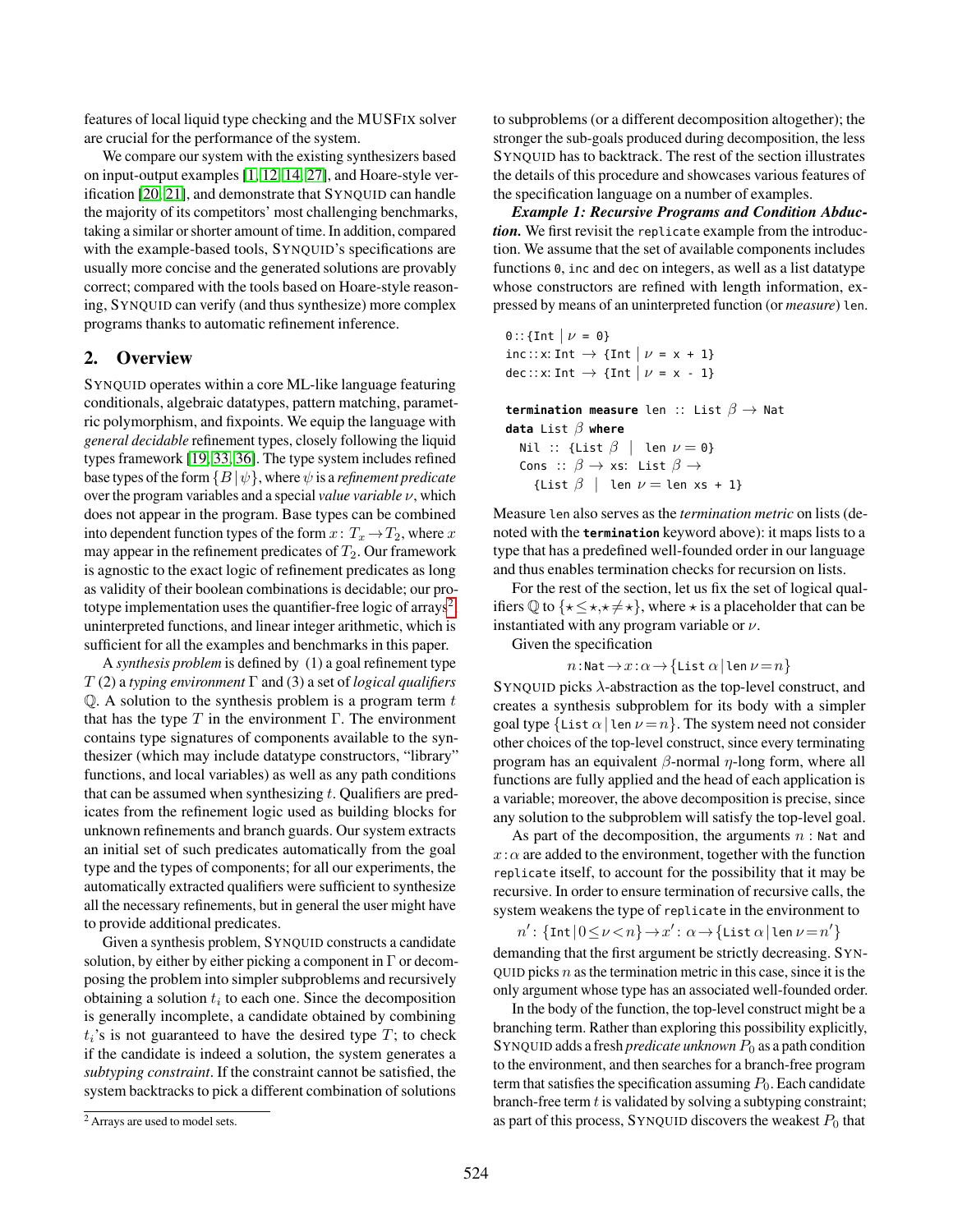makes  $t$  satisfy the specification. In case  $t$  is valid unconditionally, the weakest such  $P_0$  is True, and no branch is generated.

Suppose the first branch-free term that SYNQUID considers is Nil; this choice results in a subtyping constraint  $n$ :Nat; $x$ : $\alpha; P_0 \vdash$ {List  $\beta' \, |$ len  $\nu \! = \! 0 \} \! <:$ {List  $\alpha \, |$ len  $\nu \! = \! n \}$ where  $\beta'$  is a free type variable. The constraint imposes two requirements: (i) the *shapes* of the two types (i.e. their underlying unrefined types) must have a unifier [\[29\]](#page-16-15) and (ii) the refinements of the subtype must subsume those of the supertype under the assumptions encoded in the environment. The constraint above gives rise to a unifier  $[\beta' \mapsto {\alpha | P_1}]$  (where  $P_1$  is a fresh predicate unknown) and two Horn constraints:  $P_0 \wedge P_1 \Rightarrow \top$ and  $0 \le n \wedge P_0 \wedge \text{len } \nu = 0 \Rightarrow \text{len } \nu = n$ . SYNQUID uses the MUSFIX Horn solver [\(Sec. 3.6\)](#page-10-0) to find the weakest assignment of *liquid formulas* to  $P_0$  and  $P_1$  that satisfies both Horn constraints. A liquid formula is a conjunction of atomic formulas, obtained by replacing  $\star$ -placeholders in each qualifier in  $\mathbb Q$  with appropriate variables. If for some  $P_i$  no valid assignment exists, or the weakest valid assignment is a contradiction, the candidate program is discarded.

In our example, MUSFIX discovers the weakest assignment  $\mathcal{L}=[P_0 \rightarrow n \leq 0, P_1 \rightarrow \top]$ , effectively *abducing* the necessary branching condition. Since the condition is not trivially true, the system proceeds to synthesize the remaining branch under the path condition  $\neg (n \leq 0)$ . A similar strategy for generating branching programs has been successfully employed in several existing synthesis tools [\[1,](#page-15-0) [4,](#page-15-1) [20,](#page-16-4) [21\]](#page-16-5) and is commonly referred to as *condition abduction*. Each condition abduction technique faces the challenge of searching a large space of potential conditions efficiently; our approach, which we dub *liquid abduction*, addressed this challenge by restricting conditions to liquid formulas and using MUSFIX to explore the space of liquid formulas efficiently.

The remaining branch has to deal with the harder case of  $n>0$ . When enumerating candidates for this branch, SYNQUID eventually decides to apply the replicate component (that is, make a recursive call), and searches for the parameters via recursive application of the synthesis procedure. At this point, the strong precondition on the argument  $m, 0 \leq \nu < n$ , which arises from the termination requirement, enables filtering candidate arguments locally, before synthesizing the rest of the branch. In particular, the system will discard the candidates  $n$  and inc  $n$ right away, since they fail to produce a value strictly less than  $n$ .

*Example 2: Complex Data Structures and Invariant Inference.* Assuming comparison operators in our logic are generic, we can define the type of binary search trees as follows:

```
termination measure size :: BST α → Int
measure keys :: BST \alpha \rightarrow Set \alphadata BST α where
  Empty:: {BST \alpha | keys \nu = \{1\}Node :: x:\alpha \to 1: BST{\alpha | \nu < x} \to r: BST{\alpha | x < \nu}
     \rightarrow {BST \alpha | keys \nu = keys l + keys r + [x]}
```
According to this definition, one can obtain a BST either by taking an empty tree, or by composing a node with key  $x$  and two BSTs,  $l$  and  $r$ , in which all keys are, respectively, strictly less and strictly greater than  $x$ . The type is additionally refined by the measure keys, which denotes the set of all keys in the tree, and a termination measure size (size-related refinements are omitted in the interest of space).

The following type specifies insertion into a BST:

$$
\begin{aligned}\n\text{insert} :: x : \alpha \to \text{t: BST } \alpha \to \\
&\{ \text{BST } \alpha \mid \text{keys } \nu = \text{keys } \text{t + [x]} \}\n\end{aligned}
$$

From this specification, SYNQUID generates the following implementation within two seconds:

```
insert = \lambda x. \lambda t. match t with
     Empty \rightarrow Node \times Empty Empty
     | Node y l r → if x ≤ y ∧ y ≤ x
       then t
       else if y \leq xthen Node y l (insert x r)
         else Node y (insert x l) r
```
Pattern matching in this example is synthesized using a special case of liquid abduction: type-checking the term Node x Empty Empty against the goal type  $\{$  BST  $\alpha$   $\|$  keys  $\nu =$ keys  $t + [x]$ , causes the system to abduce the condition keys  $t=$  [], which implies a match on t.

The challenging aspect of this example is reasoning about sortedness. For example, for the term Node  $y$  l (insert  $x$  r) to be type-correct, the recursive call must return the type BST  $\{\alpha | y \lt \nu\}$ . This type does not appear explicitly in the userprovided signature for insert; in fact, verifying this program requires discovering a nontrivial inductive invariant of insert (that adding a key greater than some value  $z$  into a tree with keys greater than  $z$  again produces a tree with keys greater than  $z$ ), which puts this and similar examples beyond reach of existing synthesizers based on Hoare-style reasoning [\[20,](#page-16-4) [21\]](#page-16-5).

In our framework, this property is easily inferred by the Horn constraint solver in combination with polymorphic recursion. When insert is added to the environment, its type is generalized to  $\forall \beta \ldots \ldots \beta \rightarrow u$ : {BST  $\beta$  | size  $u <$  size  $t$ }  $\rightarrow$  {BST  $\beta$  | keys  $\nu =$  keys  $t + \{x\}$ . At the site of the recursive call, the precondition of Node  $y \, l$  imposes a constraint that simplifies to BST  $\beta$  <: BST  $\{\alpha \mid y < \nu\}$ , which leads to instantiating  $[\beta \mapsto {\alpha | P_0} ]$  and  $[P_0 \mapsto y < \nu].$ 

Importantly, due to *round-trip type checking* [\(Sec. 3.2\)](#page-6-0), this assignment is discovered before the two arguments to insert are synthesized, which has the effect of propagating the requirement imposed by Node *top-down* through the application of insert onto its arguments. In particular, using the goal type  $\{\alpha \mid y \lt \nu\}$ for the first argument of insert, the system can immediately discard the candidate y, while trying x succeeds and leads to the abduction of the branch condition  $y \leq x$ . As our evaluation shows, disabling this type of early filtering increases the synthesis time for this example from less than two seconds to over two minutes.

*Example 3: Abstract Refinements.* Using refinement types as an interface to synthesis raises the question of their expressiveness. Restricting refinements to decidable logics fundamentally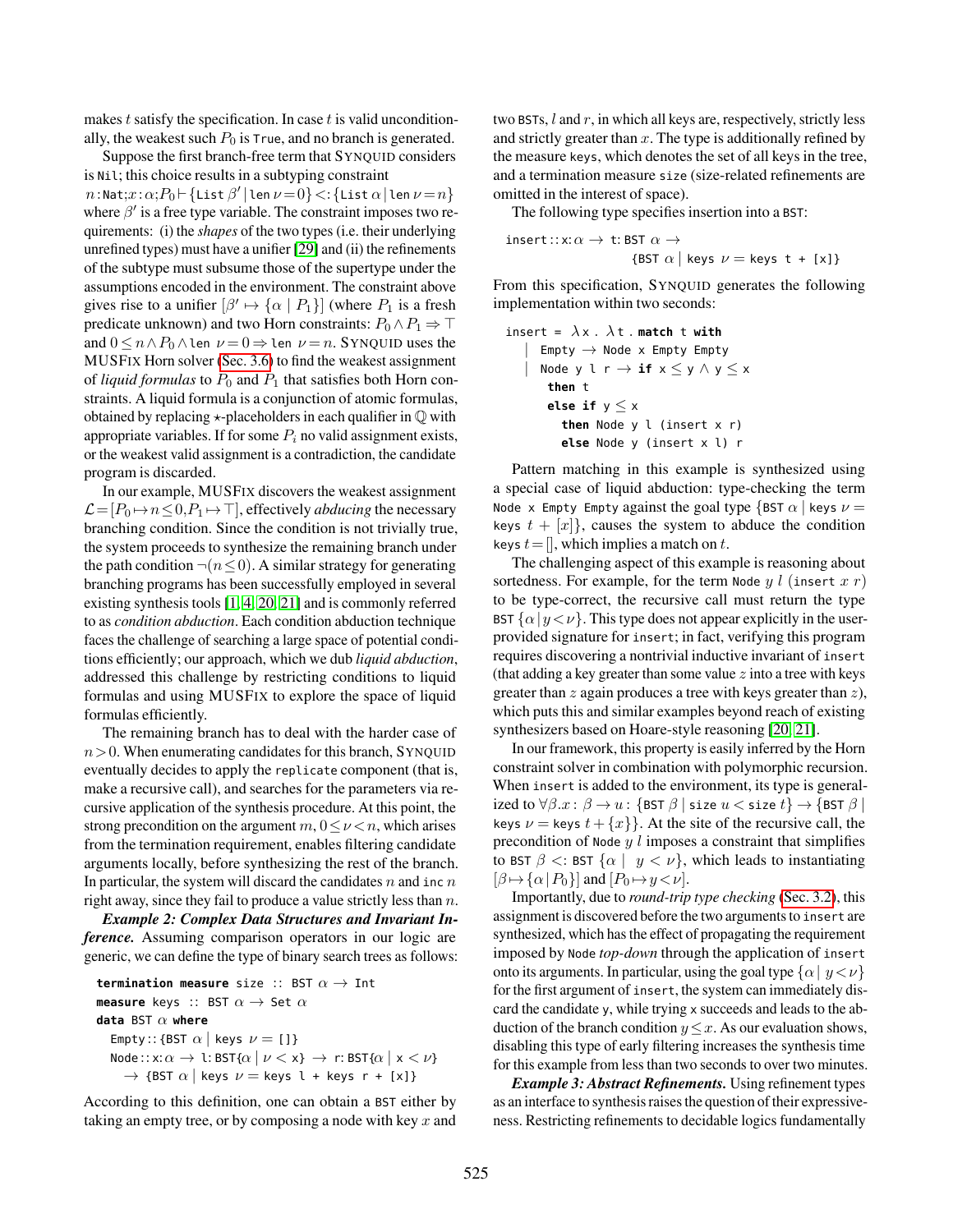limits the class of programs they can fully specify, and for other programs writing a refinement type might be possible but cumbersome compared to providing a set of input-output examples or a specification in a richer language. The previous examples suggest that refinement types are effective for specifying programs that manipulate data structures with nontrivial universal and inductive invariants. In this example we demonstrate how extending the type system with *abstract refinements* allows us to express a wider class of properties, for example, talk about the order of list elements.

Abstract refinements, proposed in [\[36\]](#page-16-10), enable explicit quantification over refinements of datatypes and function types. For example, a list datatype can be parameterized by a binary relation  $r$  that must hold between any in-order pair of elements in the list:

```
data RList \alpha \leq r : \alpha \rightarrow \alpha \rightarrow Bool> where
 Nil:: RList \alpha <r>
 Cons:: x: \alpha \rightarrow RList \{\alpha \mid r \times \nu\} \iff RList \alpha \iff
```
On the one hand this enables concise definitions of lists with various inductive properties as instantiations of RList:

\n
$$
\text{List } \alpha = \text{RList } \alpha < \lambda \times \lambda \text{ y} \cdot x \leq y > - \text{Increasing list}
$$
\n

\n\n $\text{UList } \alpha = \text{RList } \alpha < \lambda \times \lambda \text{ y} \cdot x \neq y > - \text{Unique list}$ \n

\n\n $\text{List } \alpha = \text{RList } \alpha < \lambda \times \lambda \text{ y} \cdot \text{True} > - \text{Unrestricted list}$ \n

On the other hand, making list-manipulating functions polymorphic in this relation, provides an elegant way to specify orderrelated properties. Consider the following type for list reversal:

```
reverse:: <r::\alpha \rightarrow \alpha \rightarrow Bool> . xs: RList \alpha <r> \rightarrow{RList \alpha < \lambda \times \lambday. r y x> | len \nu = len xs}
```
It says that whatever relation holds between every *in-order* pair of elements of the input list, also has to hold between every *outof-order* pair of elements of the output list. This type does not restrict the applicability of reverse, since at the call site r can always be instantiated with True; the implementation of reverse, however, has to be correct to any value of  $r$ , which leaves the synthesizer no choice but reverse the order of list elements. Given the above specification and a component that appends an element to the end of the list (specified in a similar fashion), SYNQUID synthesizes the standard implementation of list reversal.

*Example 4: Higher-Order Combinators and Auxiliary Function Discovery.* Complex programs might require recursive auxiliary functions. Discovering specifications for such functions automatically is a difficult task, akin to *lemma discovery* in theorem proving [\[7,](#page-16-16) [16,](#page-16-17) [25\]](#page-16-18), which largely remains an open problem. SYNQUID expects users to provide the high-level insight about a complex algorithm in the form of auxiliary function signatures. For example, if the goal is to synthesize a list sorting function with the following signature

sort:: xs: List  $\alpha \rightarrow \{$ IList  $\alpha \mid$  elems  $\nu =$  elems xs}

(where elems denotes the set of list elements), the user can express the insight behind different sorting algorithms by providing different auxiliary functions: insertion into a sorted list for *insertion sort*, splitting and merging for *merge sort*, or partitioning and concatenation for *quick sort*. Naturally, the implementation of the auxiliary functions can in turn be synthesized, but coming up with their specification is the creative step that generally requires user interaction, and can be considered a major hurdle on the path to fully automatic synthesis.

It turns out, however, that replacing general recursion with higher-order combinators such as map and fold—a style widely used and highly encouraged in functional programming—makes it possible to infer requirements on the auxiliary function from the specification of the main program. This is one of the main insights behind the synthesizer  $\lambda^2$  [\[12\]](#page-16-0), which relies on hardcoded rules for propagating input-output examples top-down through common combinators. SYNQUID supports this topdown propagation of specifications out of the box thanks to the combination of refinement types and polymorphism.

Consider the following type for function foldr, which folds a binary operation f over a list ys from right to left:

foldr:: $\langle p$ ::List  $\beta \to \gamma \to \text{Bool}$ . f: (t: List  $\beta \to h: \beta \to acc: {\gamma \mid p \ t \nu} \to$  $\{\gamma \mid p \text{ (Cons } h \text{ t)} \nu\}) \rightarrow$ seed:  $\{\gamma \mid p \text{ Nil } \nu\} \rightarrow$ ys: List  $\beta \rightarrow {\gamma | p y s \nu}$ 

The shape of this type is slightly different from the usual signature of foldr: the operation f takes an extra ghost argument t, which denotes the part of the list that has already been folded<sup>[3](#page-4-0)</sup>. The type of is parametrized by a binary relation p that foldr establishes between the input list ys and the output; it requires that the relationship hold between the empty list and the seed, and that applying f to a head element h and the result of folding a tail list t yield a result that satisfies the relationship with Cons h t (in other words, p plays the role of a loop invariant). Note that folding a list left-to-right (foldl) requires a more complex specification that cannot currently be expressed within the SYNQUID type system.

What happens if we ask SYNQUID to synthesize sort, while providing foldr as the only component? When trying out an application of foldr, round-trip type checking handles its higher-order argument, f, in a special way, since in our type system, as in [\[33\]](#page-16-7), f cannot appear in the result type of foldr. Consequently, the exact value of f is not required to determine the type of the application, which gives SYNQUID the freedom to synthesize it independently from the rest of the program.

The tool quickly figures out that foldr ?? Nil xs has the required type {IList  $\alpha$  | elems  $\nu$  = elems xs}, given the following assignment to foldr's type and predicate variables:  $[\beta \mapsto \alpha, \gamma \mapsto$ IList  $\alpha, \beta \mapsto \lambda as. \lambda bs.$ elems  $bs =$ elems  $as$ ]. Now that SYNQUID comes back to the task of filling in the first argument of foldr, its required type has been determined entirely as

t: List  $\alpha \to h:\alpha \to$ acc: {IList  $\alpha$  | elems  $\nu =$  elems t}  $\rightarrow$ {IList  $\alpha$  | elems  $\nu$  = elems (Cons h t)}

<span id="page-4-0"></span><sup>3</sup> Extending SYNQUID with *bounded refinement types* [\[39\]](#page-16-19) would enable a more natural specification without the ghost argument.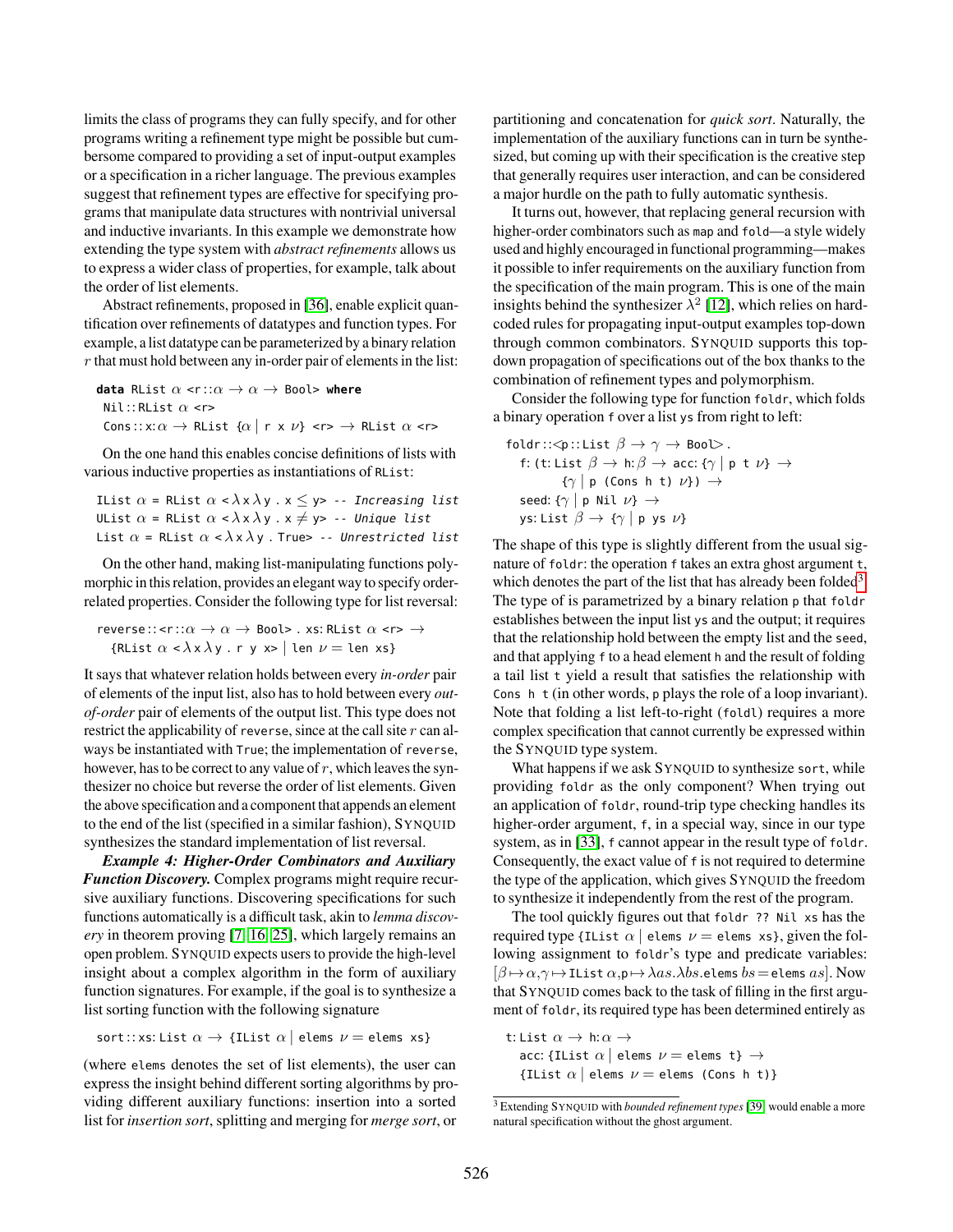(where elems (Cons h t) is expanded into [h] + elems t using the definition of the elems measure in the type of Cons); in other words, the auxiliary function must insert h into a sorted list acc. Treating this inferred signature as an independent synthesis goal, SYNQUID easily synthesizes a recursive program for insertion into a sorted list, and thus completes the following implementation of insertion sort without requiring any hints from the user, apart from a general recursion scheme:

```
sort = \lambdaxs. foldr f Nil xs
  where f = \lambda t \cdot \lambda h \cdot \lambda acc.
     match acc with
        Nil \rightarrow Cons h Nil
        Cons z zs \rightarrow if h < zthen Cons h (Cons z zs)
           else Cons z (f zs h zs)
```
The next section gives a formal account of the SYNQUID language and type system, and details its modular type checking mechanism, which enables scalable synthesis.

# 3. The SYNQUID Language

The central goal of this section is to develop a type checking algorithm for a core programming language with refinement types that is geared towards candidate validation in the context of synthesis. This context imposes two important requirements on the type checking mechanism which are necessary for the synthesis procedure to be automatic and scalable. The first one has to do with the amount of type inference: the mechanism can expect top-level type annotations—this is how users specify synthesis goals—but cannot rely on any annotations beyond that; in particular, the types of all polymorphic instantiations and arguments of anonymous functions must be inferred. The second requirement is to detect type errors *locally*: intuitively, if a subterm of a program causes a type error independently of its context, the algorithm should be able to report that error without analyzing the context.

We build our type checking mechanism as an extension to the the liquid types framework [\[19,](#page-16-9) [33\]](#page-16-7), which uses a combination of Hidley-Milner unification and a Horn solver to infer refinement types. The original liquid type inference algorithm is not designed for synthesis, and thus makes different trade-offs: in particular it does not satisfy the locality requirement. Our type checking mechanism achieves locality based on three key ideas. First, we apply bidirectional type checking [\[30\]](#page-16-12) to refinement types and reinforce it with additional top-down propagation of type information, arriving at *round-trip type checking* [\(Sec. 3.2\)](#page-6-0); we then further improve locality of rules for for function applications and branching statements [\(Sec. 3.4\)](#page-8-0). Second, we develop a new algorithm for converting subtyping constraints into horn clauses, which is able to do so incrementally as the constraints are issued before analyzing the whole program [\(Sec. 3.5\)](#page-9-0). Finally, we propose a new, efficient implementation for a greatestfixpoint Horn solver [\(Sec. 3.6\)](#page-10-0). In the interest of space we omit abstract refinements (see [Sec. 2\)](#page-2-1) from the formalization; [\[36\]](#page-16-10) has

| $\psi$     | $::=$<br>$ \top \perp 0 + $ (varies)<br>$\mathbf{x}$<br>$\psi \psi$                                                                                                          | Refinement term:<br>interpreted symbol<br>uninterpreted symbol<br>application |
|------------|------------------------------------------------------------------------------------------------------------------------------------------------------------------------------|-------------------------------------------------------------------------------|
| Δ          |                                                                                                                                                                              | Sort:                                                                         |
|            | $ \mathbb{B} \mathbb{Z} $ (varies)                                                                                                                                           | interpreted                                                                   |
|            | $\delta$                                                                                                                                                                     | uninterpreted                                                                 |
| $t\,$      | $ ::= e   b   f$                                                                                                                                                             | Program term                                                                  |
| $\epsilon$ | $::=$                                                                                                                                                                        | $E$ -term:                                                                    |
|            | $\vert x$                                                                                                                                                                    | variable                                                                      |
|            | e e  e f                                                                                                                                                                     | application                                                                   |
| b          | $::=$                                                                                                                                                                        | <b>Branching term:</b>                                                        |
|            | $ \hspace{.04cm}\textbf{if}\hspace{.04cm} e\hspace{.04cm}\textbf{then}\hspace{.04cm} t\hspace{.04cm}\textbf{else}\hspace{.04cm} t$                                           | conditional                                                                   |
|            |                                                                                                                                                                              |                                                                               |
|            | $ \textsf{match}\ e\ \textsf{with}\  _i\ \textsf{C}_i\langle x_i^j\rangle\!\mapsto\! t_i$                                                                                    | match                                                                         |
| f          | $::=$                                                                                                                                                                        | <b>Function term:</b>                                                         |
|            | $\lambda x.t$                                                                                                                                                                | abstraction                                                                   |
|            | fix $x.t$                                                                                                                                                                    | fixpoint                                                                      |
| B          | $::=$                                                                                                                                                                        | Base type:                                                                    |
|            | Bool Int                                                                                                                                                                     | primitive                                                                     |
|            | $D T_i$                                                                                                                                                                      | datatype                                                                      |
|            | $\alpha$                                                                                                                                                                     | type variable                                                                 |
| T          |                                                                                                                                                                              | Type:                                                                         |
|            | $ \{B \mid \psi\}\>$                                                                                                                                                         | scalar                                                                        |
|            | $\vert\, x\colon T\!\to\! T$                                                                                                                                                 | function                                                                      |
|            |                                                                                                                                                                              | Type schema                                                                   |
|            | $\begin{array}{ll} S & ::= \forall \alpha_i \cdot T \\ C & ::= \cdot   x \colon T \cdot C \\ \hat{T} & ::= \textbf{let } C \textbf{ in } T \end{array}$<br>::=let $C$ in $T$ | Context                                                                       |

<span id="page-5-0"></span>Figure 2. Terms and types.

shown that integrating this mechanism into the type system that already supports parametric polymorphism is straightforward.

In [Sec. 3.7](#page-10-1) we derive *synthesis rules* from the modular type checking rules; in doing so we follow previous work on typedirected synthesis [\[17,](#page-16-20) [27\]](#page-16-3), which has shown how to turn type checking rules for a language into synthesis rules for the same language.

## 3.1 Syntax and Types

[Fig. 2](#page-5-0) shows the syntax of the SYNQUID language.

*Terms.* Unlike previous work, we differentiate between the languages of refinements and programs. The former consists of refinement terms  $\psi$ , which have sorts  $\Delta$ ; the exact set of interpreted symbols and sorts depends on the chosen refinement logic. We refer to refinement terms of the Boolean sort  $\mathbb B$  as formulas.

The language of programs consists of program terms  $t$ , which we split, following [\[27\]](#page-16-3) into *elimination* and *introduction* terms (E-terms and I-terms for short). Intuitively, E-terms—variables and applications—propagate type information bottom-up, *composing* a complex property from properties of their components; I-terms propagate type information top-down, *decomposing* a complex requirement into simpler requirements for their components. Note that conditional guards, match scrutinees, and left-hand sides of applications are restricted to E-terms. We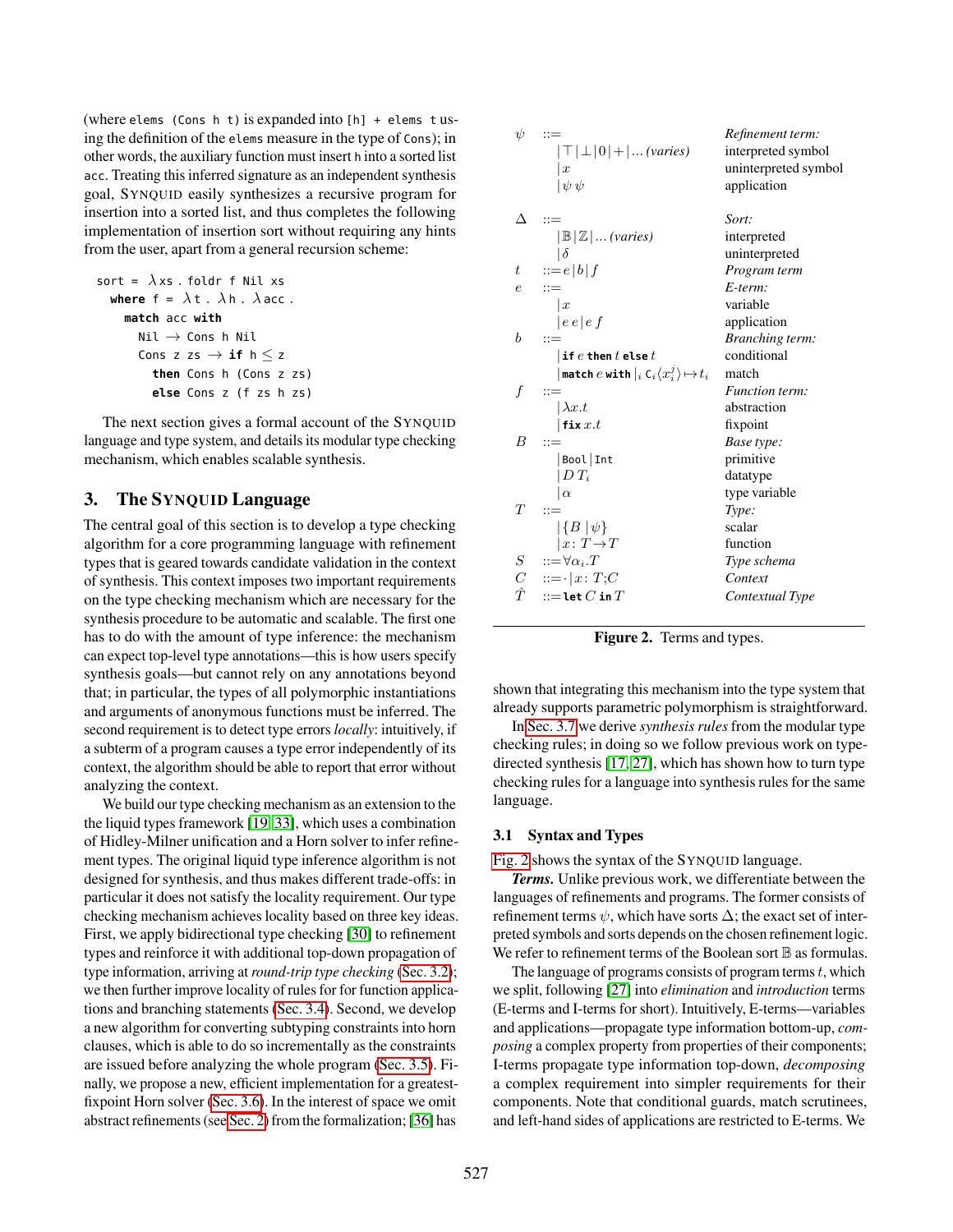| <b>Well-Formed Types</b> $ \Gamma \vdash \hat{T} $                                                                                                                                                  |
|-----------------------------------------------------------------------------------------------------------------------------------------------------------------------------------------------------|
| WF-SC $\frac{\Gamma;\nu:B\vdash\psi}{\Gamma\vdash{B \psi}}$ WF-CTX $\frac{\Gamma;C\vdash T}{\Gamma\vdash \text{let }C\text{ in }T}$                                                                 |
| WF-FO $\frac{\Gamma\vdash{B \psi\rbrace}\Gamma;x:\{B \psi\}\vdash T}{\Gamma\vdash x:\{B \psi\}\to T}$                                                                                               |
| $\text{WF-HO}\frac{T_x\ \text{non-scalar}\qquad \Gamma\vdash T_x\qquad \Gamma\vdash T}{\Gamma\vdash T_x\to T}$                                                                                      |
| Subtyping $ \Gamma \vdash T \lt; T' $                                                                                                                                                               |
| $<:\!\!s\mathrm{c}\frac{\Gamma{\vdash}B\mathrel{<:}B'\quad\mathsf{Valid}([\![\Gamma]\!]_{\psi{\Rightarrow}\psi'}\!\land\!\psi{\Rightarrow}\psi')}{\Gamma{\vdash}\{B\, \,\psi\} <:\{B'\, \,\psi'\}}$ |
| $<:\text{-}\textnormal{Fun}\xrightarrow{\Gamma\vdash T_y\,<:T_x\quad\Gamma\textnormal{;}\,y\,:\,T_y\vdash [y/x]T<:T'}$<br>$\overline{\Gamma \vdash x \colon T_x \to T} \leq: y \colon T_y \to T'$   |
| $\texttt{<:} \texttt{DT} \frac{\Gamma \vdash T_i <:} T'_i \qquad \texttt{<:} \texttt{REF} \frac{}{\Gamma \vdash B <: B}$                                                                            |

<span id="page-6-1"></span>Figure 3. Well-formedness and subtyping.

further separate I-terms into branching terms—conditionals and matches—and function terms—abstractions and fixpoints—and disallow branching terms on the right-hand side of application. This normal form is required to enable precise and efficient local type checking, as explained below. It does not fundamentally restrict the expressiveness of the language: every terminating program in lambda calculus can be translated to SYNQUID by first applying a standard  $\beta$ -normal  $\eta$ -long form [\[15,](#page-16-2) [27\]](#page-16-3) and then pushing branching terms outside of applications, guards, and scrutinees.

**Types and Schemas.** A SYNQUID type is either a scalar base type refined with a formula—or a dependent function type. Base types include primitives, type variables, and user-defined datatypes with zero or more type parameters. Datatype constructors are represented simply as functions that must have the type  $\forall \alpha_1...\alpha_m.T_1 \rightarrow ... \rightarrow T_k \rightarrow D \alpha_1...\alpha_m$ . A *contextual type* is a pair of a sequence of variable bindings and a type that can mention those variables; contextual types are useful for precise type checking of applications, as explained in [Sec. 3.2.](#page-6-0)

SYNQUID features ML-style polymorphism, where type variables are universally quantified at the outermost level to yield type schemas. Unlike ML, we restrict type variables to range only over scalars, which gives us the ability to determine whether a type is a scalar, even if it contains free type variables. We found this restriction not to be too limiting in practice.

*Environments, Well-Formedness, and Subtyping.* A *typing environment*  $\Gamma$  is a sequence of variable bindings  $x : T$  and path conditions  $\psi$ ; we denote conjunction of all path conditions in an environment as  $P(\Gamma)$ . A formula  $\psi$  is *well-formed* in the environment Γ, written  $\Gamma \vdash \psi$ , if it is of a Boolean sort and each of its free variables is bound in  $\Gamma$  to a type that is consistent with its sort in  $\psi$ . Well-formedness extends to types as shown in [Fig. 3.](#page-6-1) Note the two different rules for first-order and higher-order function types: in a function type  $x: T_1 \rightarrow T_2$ ,

 $T_2$  may reference the formal argument x only if  $T_1$  is a scalar type (that is, only first-order function types are dependent).

The *subtyping* relation  $\Gamma \vdash T \langle T' \rangle$  is relatively standard [\(Fig. 3\)](#page-6-1). For simplicity, we consider all datatypes covariant in their type parameters (rule  $\langle \cdot$  -DT); if need be, variance can be selected per type parameter depending on whether it appears positively or negatively in the constructors. The crucial part is the rule  $\lt$ :-SC, which reduces subtyping between scalar types to implication between their refinements, under the assumptions extracted from the environment. Since the refinements are drawn from a decidable logic, this implication is decidable. The function that extracts assumptions from the environment is parametrized by a formula  $\psi$  and returns a conjunction of all path conditions and refinements of all variables mentioned in  $\psi$  or the path conditions:

$$
[\![\Gamma]\!]_\psi\! =\! P(\Gamma) \! \wedge \! B_{\mathsf{FV}(\mathsf{P}(\Gamma)) \cup \mathsf{FV}(\psi)}(\Gamma)
$$

where

$$
B_v(\Gamma; x: \{B \mid \psi\}) = \begin{cases} [x/\nu] \psi \wedge B_{v \setminus \{x\} \cup \text{FV}(\psi)}(\Gamma) & (x \in v) \\ B_v(\Gamma) & \text{(otherwise)} \end{cases}
$$

$$
B_v(\Gamma; x: T) = B_v(\Gamma) \quad (T \text{ non-scalar})
$$

$$
B_v(\cdot) = T
$$

This definition limits the effect of an environment variable with an inconsistent refinement to only those subtyping judgments that (transitively) mention that variable.

#### <span id="page-6-0"></span>3.2 Round-Trip Type Checking

This section describes the core of SYNQUID's type system. It is inspired by bidirectional type checking [\[30\]](#page-16-12), which interleaves top-down and bottom-up propagation of type information depending on the syntactic structure of the program, with the goal of making type checks more local. Bidirectional typing rules use two kinds of typing judgments: an *inference* judgment, written  $\Gamma \vdash e \uparrow T$ , states that the term t generates type T in the environment  $\Gamma$ ; a *checking* judgment,  $\Gamma \vdash t \downarrow T$ , states that the term  $t$  checks against a known type  $T$  in the environment Γ. Accordingly, all typing rules can be split into inference and checking rules, depending on the judgment they derive. Bidirectional type checking rules for SYNQUID can be found in the technical report [\[32\]](#page-16-21).

In a bidirectional system, analyzing a program starts with propagating its top-level type annotation top-down using checking rules, until the system encounters a term  $t$  to which no checking rule applies. At this point the system switches to bottom-up mode, infers the type  $T'$  of t, and checks if  $T'$  is a subtype of the goal type; if the check fails,  $t$  is rejected. Bidirectional type propagation is "all-or-nothing": once a checking problem for a term cannot be decomposed perfectly into checking problems for its subterms, the system abandons all information about the goal type and switches to purely bottom-up inference. Our insight is that some information from the goal type can be retained in the bottom-up phase, leading to more local error detection. To this end, we modify the bidirectional inference judgment into a *strengthening* judgment  $\Gamma \vdash t \downarrow T \uparrow T'$ , which reads as follows: in the environment Γ, term t checks against a known type T *and*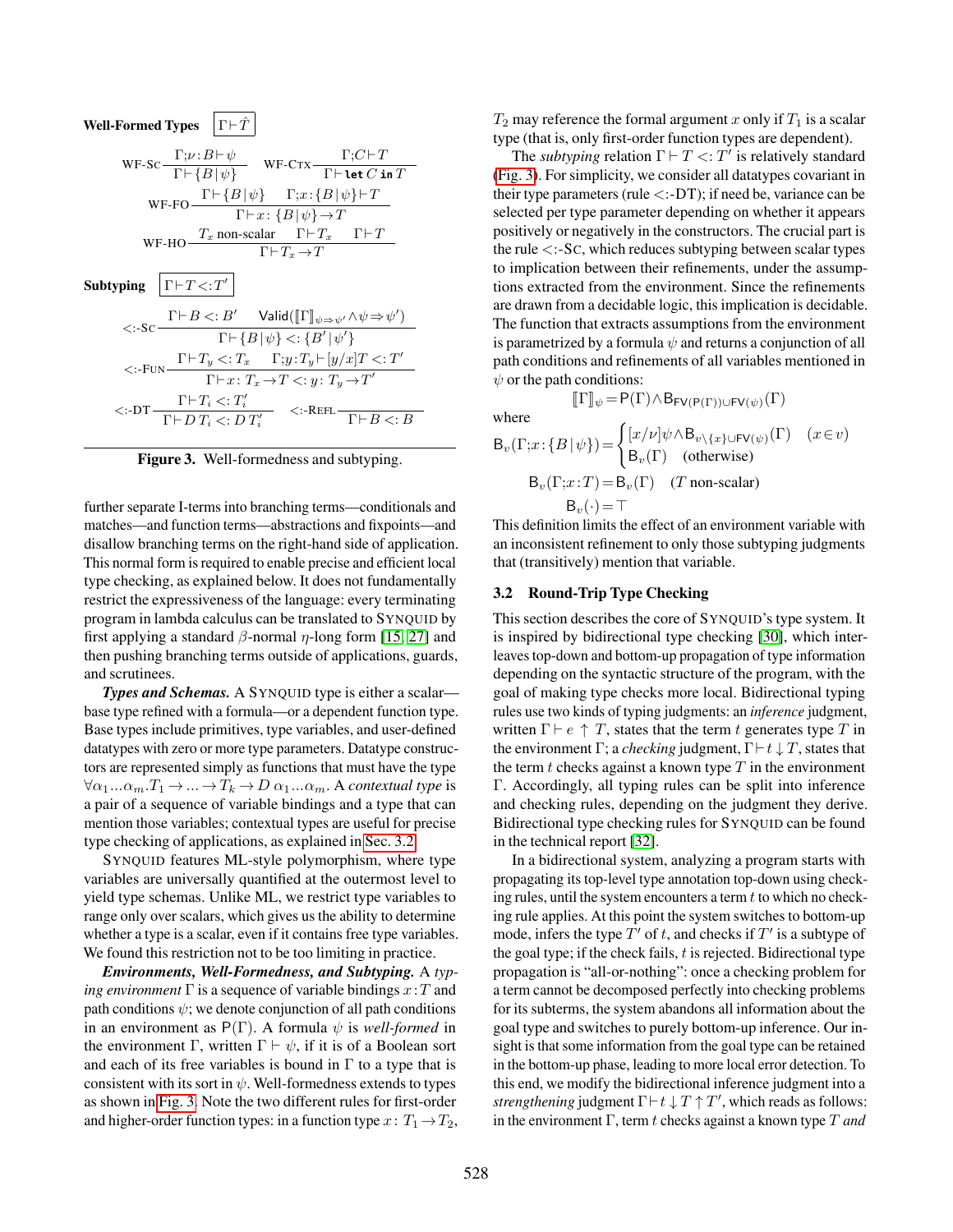

<span id="page-7-0"></span>Figure 4. Rules of round-trip type checking.

generates a stronger type  $T'$ . We call the resulting type system *round-trip*, since it propagates types top-down and then back up.

Derivation rules for round-trip type checking are presented in [Fig. 4.](#page-7-0) All judgments are parametrized by the set of qualifiers Q, used to construct unknown refinements as explained below. Checking rules encode the way a checking judgment for an I-term  $t$  is decomposed into simpler checking judgments for its components. Strengthening rules encode the way a goal type for an E-term e is decomposed into *over-approximate* goal types for its subterms, which are necessary but in general not sufficient for correctness, while the precise type of  $e$  is constructed from the inferred types of its subterms. A round-trip type checker starts with a top-down phase, just as a bidirectional one would; when it encounters an E-term, it applies the corresponding strengthening rule and discards the inferred type (see rule IE). Thus, instead of detecting type errors at the boundary between I- and E-terms, the round-trip system performs local checks for each variable and function application.

In order to support goals types with an underspecified shape (as required for match scrutinees and higher-order applications), we augment SYNQUID with top and bot types, which are, respectively, a supertype and a subtype of every type. Note that these types are ignored when computing the logical representation of the environment  $\llbracket \Gamma \rrbracket_w$ , since they are not considered scalar. Also note that the precision of round-trip type checking crucially relies on the fact that only E-terms appear in strengthening judgments; this is why SYNQUID bans branching terms from function arguments, conditional guards, and match scrutinees.

*Polymorphic instantiations*. The rule VAR∀, which handles polymorphic instantiations, replaces type variables  $\alpha_i$  with types  $T_i$  chosen nondeterministically to satisfy all subtyping checks<sup>[4](#page-7-1)</sup>. In order to tame this nondeterminism, following [\[33\]](#page-16-7), we restrict  $T_i$ s to *liquid types*. A formula  $\psi$  is *liquid* in  $\Gamma$  with qualifiers  $\mathbb{Q}$ , written  $\Gamma \vdash_{\mathbb{Q}} \psi$ , if it is a conjunction of well-formed formulas, each of which is obtained from a qualifier in  $\mathbb Q$  by substituting  $\star$ placeholders with variables. This notion extends to types,  $\Gamma\vdash_\mathbb{O}$ T, in a way analogous to well-formedness [\(Fig. 3\)](#page-6-1). Note that the set of all liquid formulas in a given environment is finite, and so is the set of all liquid types with a fixed shape. [Sec. 3.5](#page-9-0) and [Sec. 3.6](#page-10-0) present a deterministic algorithm for finding the types  $T_i$ .

*Applications.* The application rules APPFO and AppHO are the core of the round-trip type system: they are responsible for propagating partial type information down to the left-hand side of an application. The type system distinguishes between first-order and higher-order applications, since in a function type  $x: T_1 \rightarrow T_2, T_2$  cannot mention x if  $T_1$  is a function type (see [Fig. 3\)](#page-6-1). As a result, a higher-order application always yields the type  $T_2$  independently of the argument. If instead  $T_1$  is a scalar type, we have to replace x inside  $T_2$  with the actual argument of the application. Unfortunately, we cannot assign the application  $e_1$   $e_2$  the type  $[e_2/x]T_2$ , since  $e_2$  is a program term, which does not necessarily have a corresponding refinement precisely capturing its semantics. We address this problem by assigning  $e_1$   $e_2$  a *contextual type* **let**  $C$  **in**  $T_2$ , where the context  $C$  binds the variable x to the precise type of  $e_2$ .

Example. We demonstrate the local error detection enabled by rule APPFO on the following type-checking problem:

$$
\Gamma \vdash_{\mathbb{Q}} \mathsf{append} \; xs \; xs \downarrow \{\text{List Pos} \;|\; \text{Len}\; \nu \!=\! 5\}
$$

where Pos is an abbreviation for  $\{Int | \nu > 0\}$  and  $\Gamma$  contains the following bindings:

$$
xs\!:\!\{\mathsf{List} \ \mathsf{Nat} \,|\, \mathsf{len}\,\nu\!=\!2\};
$$

append: $\forall \alpha. l$ : {List  $\alpha$ |len  $\nu \geq 0$ }  $\rightarrow r$ : {List  $\alpha$ |len  $\nu \geq 0$ }  $\rightarrow$  {List  $\alpha$  | len  $\nu$  = len  $l$  + len  $r$ }

Intuitively, the constraint on the length of the output list is hard to verify without analyzing the whole expression, while the mismatch in the type of the list elements can be easily found without considering the second argument of append. Refinement types provide precise means to distinguish those cases: the length-related refinement of append is dependent on the

<span id="page-7-1"></span><sup>&</sup>lt;sup>4</sup> The same rule handles monomorphic non-scalar variables, assuming zero type variables.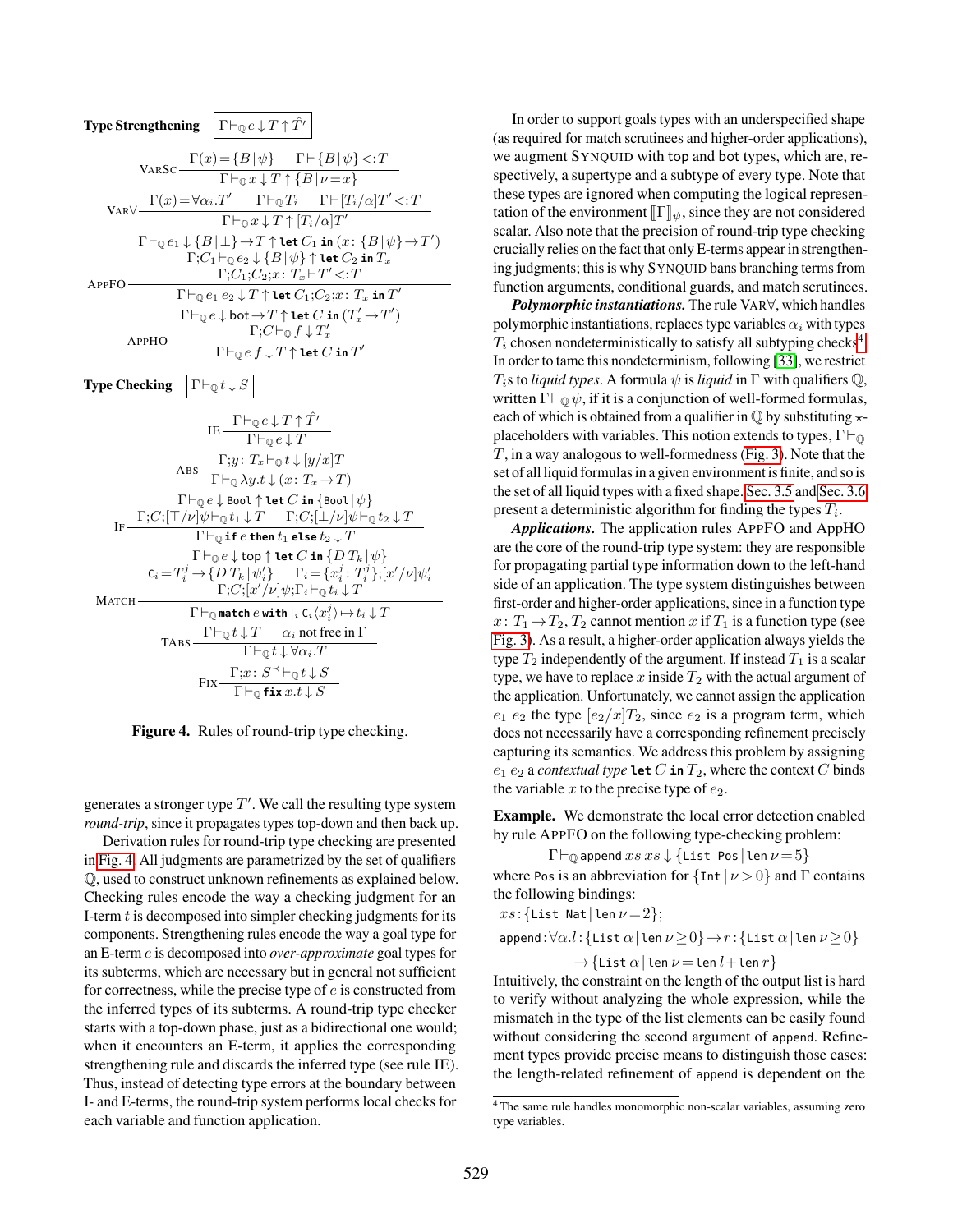arguments  $l$  and  $r$ , whereas the type of the list elements cannot possibly mention  $l$  or  $r$ , since it has to be well-formed in a scope where these variables are not defined.

Applying the APPFO rule twice to the judgment above yields  $\Gamma\vdash_{\mathbb{Q}}$  append  $\downarrow \{B_0 | \perp\} \rightarrow \{B_1 | \perp\} \rightarrow \{\text{List Pos} | \text{len } \nu = 2\},$ where the base types  $B_0$  and  $B_1$  are yet to be inferred. Applying VAR∀, and decomposing the resulting subtyping check with <:-FUN, we get

$$
\Gamma;l:\{B_0 \mid \perp\};r:\{B_1 \mid \perp\}\vdash
$$
  

$$
\{\text{List }T_0 \mid \text{len }\nu = \text{len }l + \text{len }r\} <:\{\text{List }Pos \mid \text{len }\nu = 2\}
$$

Using <:-SC, this judgment can be decomposed into an implication on refinements—vacuous thanks to the types of  $l$  and r—and subtyping on base types, List  $T_0$  <: List Pos, which is not vacuous since here  $l$  and  $r$  are out of scope. The first argument of append is checked against the type List  $T_0$  (in the second premise of APPFO), which imposes a subtyping check  $\Gamma\vdash$  List Nat  $\lt$ : List  $T_0$ . Since no type  $T_0$  satisfies both subtyping relations, the type checker rejects the term append  $xs$ .

*Recursion.* Another rule in [Fig. 4](#page-7-0) that deserves some discussion is FIX, which comes with a termination check. In the context of synthesis, termination concerns are impossible to ignore, since non-terminating recursive programs are always simpler than terminating ones, and thus would be synthesized first if considered correct. The FIX rule gives the "recursive call" a termination-weakened type  $S^{\prec}$ , which intuitively denotes "S with strictly smaller arguments". The exact definition of termination-weakening is a parameter to our system. Our implementation provides a predefined well-founded order on primitive base types, and allows the user to define one on datatypes by mapping them to primitive types using termination metrics; then  $S^{\prec}$  is defined as a lexicographic order on the tuple of all arguments of S that have an associated well-founded order.

#### 3.3 Soundness and Completeness

We show soundness and completeness of round-trip type checking *relative* to purely bottom-up liquid type inference [\[33\]](#page-16-7). Detailed proofs are available in the technical report [\[32\]](#page-16-21).

Round-trip type checking is*sound* in the sense that whenever a SYNQUID term t type-checks against a schema  $S, \Gamma \vdash_{\mathbb{Q}} t \downarrow S$ , there exist a set of qualifiers  $\mathbb{Q}'$  and a schema  $S'$ , such that the bottom-up system infers S' for t,  $\Gamma \vdash_{\mathbb{Q}'} t :: S$ , and  $\Gamma \vdash S' \lt : S$ . Note that bottom-up inference might require strictly more qualifiers than type checking: in the bottom-up system, generating types for branching statements and abstractions imposes the requirement that these types be liquid; the round-trip system obtains the types of those terms by decomposing the goal type, thus the liquid restriction does not apply. In practice the difference is irrelevant, since the type inference algorithm can extract the missing qualifiers from the top-level goal type and the preconditions of component functions. Thus, if  $\mathbb Q$  contains a sufficient set of qualifiers such that the goals schema is liquid  $(\Gamma \vdash_{\mathbb{Q}} S)$  and the preconditions of component function are liquid, which we denote as  $\vdash_{\mathbb{Q}} \Gamma$ , then we can take  $\mathbb{Q}' = \mathbb{Q}$ .

Consistency

\n
$$
\frac{\Gamma \vdash T \land : T'}{\Gamma \vdash B \land : B'}
$$
\n
$$
\frac{\Gamma \vdash B \land : B'}{\Gamma \vdash \{B \mid \psi\} \land : \{B' \mid \psi'\}}
$$
\n
$$
\frac{\Gamma; x : T_x \vdash T \land : [x/y]T'}{\Gamma \vdash x : T_x \to T \land : y : T_y \to T'}
$$
\n
$$
\land : \neg \text{DT} \frac{\Gamma \vdash T_i \land : T'_i}{\Gamma \vdash D T_i \land : D T'_i}
$$
\n
$$
\land : \neg \text{REF} \frac{\Gamma \vdash T_i \land \dots T'_i}{\Gamma \vdash D T_i \land \dots D T'_i}
$$
\n
$$
\land : \neg \text{REF} \frac{\Gamma \vdash T_i \land \dots T'_i}{\Gamma \vdash D \land \dots D T'_i}
$$

<span id="page-8-1"></span>

**Theorem 1** (Soundness of round-trip type checking). If  $\vdash_{\mathbb{Q}} \Gamma$ ,  $\Gamma \vdash_{\mathbb{Q}} S$ , and  $\Gamma \vdash_{\mathbb{Q}} t \downarrow S$ , then  $\Gamma \vdash_{\mathbb{Q}} t :: S'$  and  $\Gamma \vdash_{\mathbb{Q}} S' \lt : S$ .

Unlike liquid type inference, the round-trip system requires a proof of termination for all fixpoints; thus if  $\Gamma\vdash_{\mathbb{Q}} t:S$ , but t's termination cannot be shown using the chosen definition of termination weakening, the round-trip type system will reject  $t$ . Thus we show completeness for a *weakened* round-trip system, obtained from [Fig. 4](#page-7-0) by replacing  $S^{\prec}$  in the premise of the FIX rule by S. We denote the checking judgment of the modified system as  $\Gamma \vdash_{\mathbb{O}}^* t \downarrow S$ .

Theorem 2 (Completeness of round-trip type checking). If  $\Gamma \vdash_{\mathbb{Q}} t : S$ , then  $\Gamma \vdash_{\mathbb{Q}}^* t \downarrow S$ .

#### <span id="page-8-0"></span>3.4 Type System Extensions

In this section we further improve the locality of type checking for function applications and branching terms.

*Type Consistency.* Recall the type checking problem

 $\Gamma\vdash_{\mathbb{Q}}$  append  $xs$   $xs$   $\downarrow$  {List Pos|len  $\nu = 5$ }

from [Sec. 3.2,](#page-6-0) and let us change the type of xs to  $\{List\ Pos$ len  $\nu = 6$ . In this case, xs has the right element type, Pos, but intuitively the partial application append  $xs$  can still be safely rejected, since no second argument with a non-negative length can fulfill the goal type.

To formalize this intuition we introduce the notion of *type consistency*, defined in [Fig. 5.](#page-8-1) Two scalar types are consistent if they have a common inhabitant for some valid valuation of environment variables. For function types, the relation is not symmetric: a type  $x: T_x \to T$  is consistent with a goal type if their return types are consistent for some value of x of type  $T_x$ .

We add a premise  $\Gamma \vdash T \wedge : T'$  to every rule in [Fig. 4](#page-7-0) that already has the premise of the form  $\Gamma \vdash T \lt T'$ . The additional premise has no effect on full applications, since for scalar types consistency is subsumed by subtyping. The consistency check can, however, reject a *partial* application e allowed by subtyping, due to goals generated by the rule APPFO, which have a vacuous argument type  $\{B \mid \perp\}$ . It is easy to show that in the absence of consistency checks, any application of such e would always be rejected by the subtyping check in APPFO; thus introducing consistency checks does not affect completeness of type checking. With consistency checks in place, the term append  $xs$  in the example above is rejected since the formula len  $xs = 6 \wedge$ len  $r \geq$  $0 \wedge$ len  $\nu =$ len  $xs+$ len  $r \wedge$ len  $\nu = 5$  is unsatisfiable.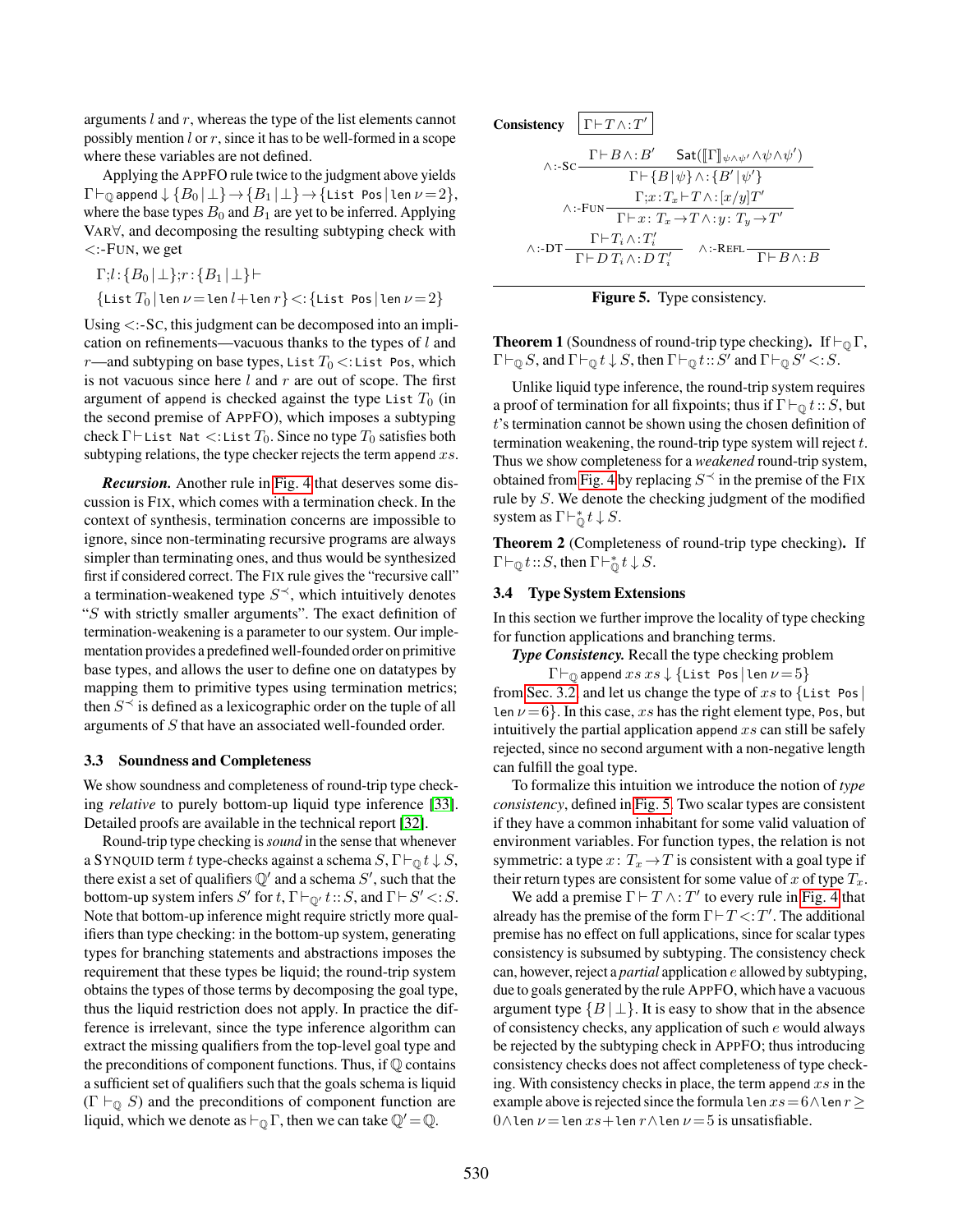*Liquid Abduction.* Consider the IF rule in [Fig. 4:](#page-7-0) the type checker can analyze the two branches of the conditional independently of each other, but can only proceed with either branch once the precise type of the guard has been inferred. In the context of synthesis this amount to blindly enumerating type-correct boolean expressions as guards and then checking if any of them enables synthesis of a correct branch. The goal of this section is to improve the locality of the IF rule in order to avoid such blind enumeration.

The idea comes from *condition abduction* [\[4,](#page-15-1) [20,](#page-16-4) [21\]](#page-16-5): instead of starting with the guard, for which no information can be extracted from the goal type, start by analyzing one of the branches and use logical abduction to infer the weakest assumption under which the branch fulfills the goal type. If such a condition does not exist or is a contradiction, the branch candidate is deemed ill-typed; otherwise the abduced condition can be used as a specification for the guard.

This strategy relies on the availability of a sufficiently fast mechanism to perform logical abduction, which is generally challenging. In SYNQUID, we treat unknown path conditions the same way as unknown refinements in polymorphic instantiations: we restrict their valuations to liquid formulas over environment variables, and use the greatest-fixpoint Horn solver (described in [Sec. 3.6\)](#page-10-0) to discover the weakest such valuation. We refer to the modified rule for conditionals as the *liquid abduction* rule:

$$
\Gamma \vdash_{\mathbb{Q}} \psi \quad \text{Sat}([\![\Gamma]\!]_{\psi} \land \psi) \quad \Gamma \vdash_{\mathbb{Q}} e \downarrow \{\text{Bool} \mid \nu = \psi\} \n\Gamma; \psi \vdash_{\mathbb{Q}} t_1 \downarrow T \quad \Gamma; \neg \psi \vdash_{\mathbb{Q}} t_2 \downarrow T \n\Gamma \vdash_{\mathbb{Q}} \text{if } e \text{ then } t_1 \text{ else } t_2 \downarrow T
$$

This rule limits completeness of round-trip type checking by restricting valid guard types to the form above. Most notably, it excludes guards that contain function composition, and thus users have to provide wrapper components to encapsulate complex guard predicates; in all our experiments, the set of required guard components was quite intuitive, thus we conclude that the trade-off between expressiveness and efficiency offered by liquid abduction is reasonable in the context synthesis.

*Match Abduction.* A similar technique can be used to propose pattern matching, assuming the types of potential scrutinees are restricted to liquid types. In this case, however, the liquid restriction imposes more substantial limitations on the structure of the program: abduction only works if the scrutinee is a variable and its datatype has at least one scalar constructor (such as Nil in List). Thus, SYNQUID employs a combined approach: it first tries an abduction-based rule, but if that fails, the system reverts to the original MATCH rule of [Fig. 4.](#page-7-0) As a result, type checking (and synthesis) enjoys the efficiency benefits of abduction without compromising completeness.

#### <span id="page-9-0"></span>3.5 The Local Liquid Type Checking Algorithm

Starting from the round-trip typing rules presented above, this section develops *local liquid type checking*: a deterministic algorithm that takes as input a  $SYNQUID$  program t, an environment Γ, a goal schema S, and a set of qualifiers  $\mathbb Q$ , and either produces a derivation of  $\Gamma \vdash_{\mathbb{Q}} t \downarrow S$  or rejects the program. The main challenge is to find suitable instantiations for polymorphic components, as required by the rule VAR∀; to this end, the algorithm replaces the type variables  $\alpha_i$  in the component schema with fresh free type variables  $\alpha_i^{\prime 5}$  $\alpha_i^{\prime 5}$  $\alpha_i^{\prime 5}$ , extracts *subtyping*  $constants$  on  $\alpha'_{i}$  from the subtyping premises of the derivation, and then solves the subtyping constraints to either discover a valid type assignment mapping free type variables to liquid types, or conclude that such an assignment does not exist.

For the purpose of constraint solving, we extend the syn- $\text{tax of refinement terms with } predicate \text{ unknowns } P_i$ . Local liquid type checking maintains a set of subtyping constraints  $C = \{\Gamma_i \vdash T_i \lt: T'_i\}$ , a set of Horn constraints  $\mathcal{H} = \{\psi_i\},\$ a *type assignment*  $\mathcal{T} = [\alpha'_i \mapsto T_i]$ , and a *liquid assignment*  $\mathcal{L} = [P_i \to {\psi}_i]$ . We denote with  ${\psi} \rbrack_{\mathcal{L}}$  the formula  $\psi$  with<br>all predicate unknowns substituted with conjunctions of their all predicate unknowns substituted with conjunctions of their valuations in  $\mathcal{L}$ . The type checking process alternates between the following two steps: it either extends the type derivation by applying one of the rules of [Fig. 4,](#page-7-0) adding any of its subtyping premises to  $C$ , or it picks a constraint c from  $C$  and solves it; constraint solving is formalized in the procedure Solve in [Fig. 6.](#page-10-2)

Solve does one of the following, depending on the operands of a subtyping constraint: it either substitutes a type variable for which an assignment already exists [\(Eq. 1,](#page-10-3) [Eq. 2\)](#page-10-4), unifies a type variable with a type [\(Eq. 4,](#page-10-5) [Eq. 5\)](#page-10-6), decomposes subtyping over compound types [\(Eq. 6,](#page-10-7) [Eq. 7\)](#page-10-8), or translates subtyping over scalar types into a Horn constraint and uses the procedure Horn, described in the next section, to find an  $\mathcal L$  that satisfies all Horn constraints [\(Eq. 8\)](#page-10-9). Local liquid type checking terminates when the entire type derivation has been built, and all constraints in  $C$  are between free type variables (only [Eq. 3](#page-10-10) applies).

During unification of  $\alpha'$  and T, procedure Fresh inserts fresh predicate unknowns in place of all refinements in  $T$ ; note that due to the incremental nature of our algorithm, T might itself contain free type variables, which are simply replaced with fresh free type variables to be unified later as more subtyping constraints arise. This novel feature of local liquid type checking, which we call *incremental unification*, is crucial for early error detection. Existing refinement type checkers [\[13,](#page-16-6) [33\]](#page-16-7) cannot interleave shape and refinement discovery, since they rely on the global Hindley-Milner inference algorithm to fully reconstruct the shapes of all types in the program before discovering their refinements.

**Example.** Starting from empty  $\mathcal{T}$  and  $\mathcal{L}$ , Solve( $\vdash \alpha' < \mathcal{L}$ ) List  $\beta'$  | len  $\nu > 0$ ) instantiates  $\alpha'$  by [Eq. 4](#page-10-5) leading to  $\mathcal{T} =$  $[\alpha' \mapsto {\text{List } \gamma' | P_0}], \mathcal{L} = [P_0 \mapsto \emptyset]$  and recycles the subtyping constraint; next by [Eq. 1](#page-10-3) and [Eq. 7,](#page-10-8) the constraint is decomposed into  $\vdash$  {List  $|P_0\}$  <: {List | len  $\nu > 0$ } and  $\vdash \gamma' < : \beta'.$  The former produces a Horn constraint  $P_0 \Rightarrow$  len  $\nu > 0$ , which leads to strengthening  $\mathcal{L}[P_0]$ , while the latter is retained in C. If further type checking produces a subtyping constraint on  $\beta'$ , say Nat <:  $\beta', \mathcal{T}$  will be extended with an assignment  $[\beta' \rightarrow \{\text{Int} | P_1\}],$ which in turn will lead to transforming the constraint on  $\gamma'$  into

<span id="page-9-1"></span><sup>5</sup> We prime the names of free type variables to differentiate them from the bound type variables of the top-level goal schema.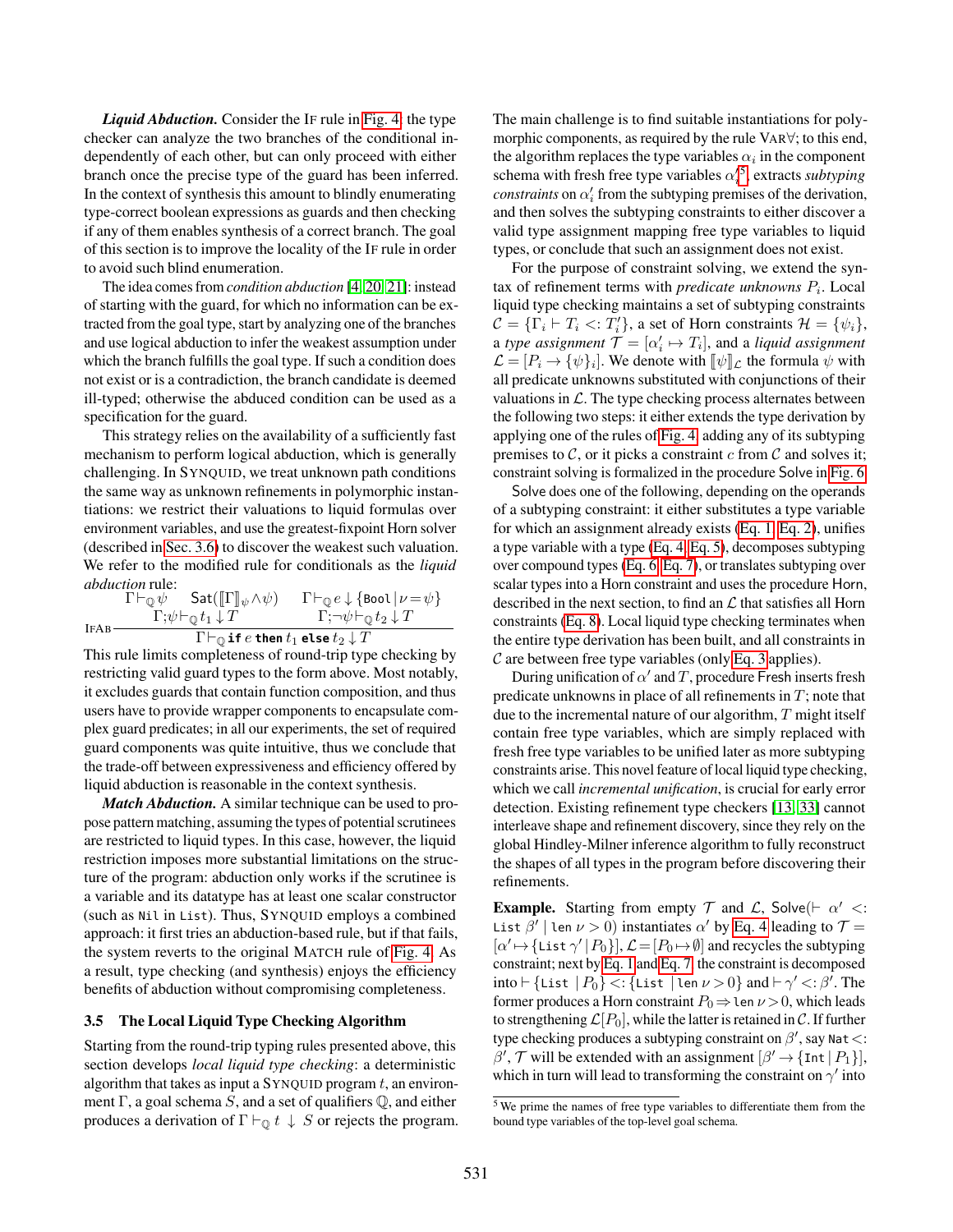Solve(
$$
\Gamma \vdash c
$$
) = match *c* with  
\n
$$
\{\{\alpha' \mid \psi\} <: T, \alpha' \in \text{dom}(T) \longrightarrow
$$
\n
$$
\mathcal{C} \leftarrow \mathcal{C} \cup \{\Gamma \vdash \text{Refine}(\mathcal{T}(\alpha'), \psi) <: T\}
$$
\n(1)

$$
|T\langle : \{\alpha' \,|\, \psi\}, \alpha' \in \text{dom}(\mathcal{T}) \longrightarrow \text{(symmetrical)} \tag{2}
$$

$$
|\{\alpha^{\prime}\,|\,\psi_{1}\}\,{<}\colon\!\{\beta^{\prime}\,|\,\psi_{2}\}\,{\longrightarrow}\,
$$

$$
\mathcal{C} \leftarrow \mathcal{C} \cup \{\alpha' \mid \psi_1\} < : \{\beta' \mid \psi_2\} \tag{3}
$$
\n
$$
\left\{\{\alpha' \mid \psi\}\right\} < : T, \alpha' \notin T \longrightarrow
$$

$$
\mathcal{T} \leftarrow \mathcal{T}[\alpha' \mapsto \mathsf{Fresh}(T)];
$$

$$
\mathcal{C} := \mathcal{C} \cup \{ \Gamma \vdash \{ \alpha' \mid \psi \} < : T \} \tag{4}
$$

$$
|T \lt \,; \{\alpha' \,|\, \psi\} \longrightarrow \text{(symmetrical)}\tag{5}
$$

$$
|(x: T_x \to T_1) \langle :(y: T_y \to T_2) \longrightarrow
$$
  

$$
\mathcal{C} \leftarrow \mathcal{C} \cup \{\Gamma \vdash T_y \langle :: T_x, \Gamma; y: T_y \vdash [y/x]T_1 \langle :: T_2 \} \rangle \tag{6}
$$

$$
\left|\{D T_1^i |\psi_1\} < \{D T_2^i |\psi_2\} \longrightarrow \right.
$$
  

$$
C \leftarrow C \cup \{\Gamma \vdash \{D |\psi_1\} < \{D |\psi_2\}, \Gamma \vdash T_1^i < T_2^i\} \quad (7)
$$

$$
\{B|\psi_1\} < \{B|\psi_2\} \longrightarrow
$$
  
\n
$$
\mathcal{H} \leftarrow \mathcal{H} \cup \{I[\Gamma]\} \qquad \qquad \wedge \psi_1 \Rightarrow \psi_2\}.
$$
 (8)

$$
\mathcal{H} \leftarrow \mathcal{H} \cup \{ \llbracket \Gamma \rrbracket_{\psi_1 \Rightarrow \psi_2} \land \psi_1 \Rightarrow \psi_2 \};
$$
\n
$$
\mathcal{L} \leftarrow \text{Horn}(\mathcal{L}, \mathcal{H})
$$
\n(8)

$$
|otherwise \longrightarrow fail
$$
 (9)

$$
\begin{aligned} \mathsf{Refine}(\{B \, | \, \psi\}, \psi') & = \{B \, | \, \psi \wedge \psi'\} \\ \mathsf{Fresh}(T) & = \mathsf{match}\, T\, \mathsf{with} \\ & \quad |\, \{\alpha' \, | \, \psi\} \longrightarrow \beta' \\ & \quad |\, \{D\, T^i \, | \, \psi\} \longrightarrow \{D\, \mathsf{Fresh}(T^i) \, | \, P\}, \quad \mathcal{L} \leftarrow \mathcal{L}[P \mapsto \emptyset] \\ & \quad |\, \{B \, | \, \psi\} \longrightarrow \{B \, | \, P\}, \quad \mathcal{L} \leftarrow \mathcal{L}[P \mapsto \emptyset] \\ \mathsf{Horn}(\mathcal{L}, \mathcal{H}) & = \mathbf{if} \, \forall h \in \mathcal{H}.\mathsf{Valid}(\llbracket h \rrbracket_{\mathcal{L}}) \; \mathsf{then} \; \mathcal{L} \; \mathsf{else} \\ & \quad \mathsf{let} \; h \leftarrow \{ \mathcal{H} \, | \, \neg \mathsf{Valid}(\llbracket h \rrbracket_{\mathcal{L}}) \} \; \mathsf{in} \\ & \quad \mathsf{let} \; \mathcal{L}' \leftarrow \mathsf{Stream}(\mathcal{L}, h) \; \mathsf{in} \; \mathsf{Horn}(\mathcal{L}', \mathcal{H}) \end{aligned}
$$

<span id="page-10-2"></span>Figure 6. Solving subtyping constraints.

 $\vdash \gamma' \lt:$ : {Int| $P_1$ } and instantiating  $[\gamma' \rightarrow$  {Int| $P_2$ }], at which point all free type variables have been eliminated.

## <span id="page-10-0"></span>3.6 Solving Horn Clauses

The set of Horn constraints  $H$  produced by Solve in [Fig. 6](#page-10-2) consists of implications of the form  $\psi \Rightarrow \psi'$ , where each side is a conjunction of a known formula and zero or more predicate unknowns P. The goal of the procedure Horn is to find a liquid assignment to  $P$  that validates all constraints in  $H$  or determine that  $H$  is unsatisfiable. The space of possible valuations of each P is  $2^{\mathbb{Q}_P}$ , where  $\mathbb{Q}_P$  is a set of atomic formulas obtained by instantiating qualifiers  $\mathbb Q$  in the environment where  $P$  was created.

Local liquid type checking invokes Horn after every new Horn constraint is issued, and expects to detect an unsatisfiable set of constraints—and thus a type error—as early as possible. Round-trip typing rules—in particular, APPFO and IF-ABD produce constraints in a specific order, such that for each un<span id="page-10-3"></span>known  $P$ , implications where  $P$  appears negatively (on the left) are issued before the ones where it appears positively (on the right). To enable early error detection in this setting, procedure Horn looks for the *weakest* valuation of each P that validates all Horn constraints issued so far, and deems  $H$  unsatisfiable if for some P such a valuation does not exist *or is inconsistent* (an inconsistent valuation can be safely discarded since it is guaranteed to violate some future constraint where  $P$  appears positively).

<span id="page-10-10"></span><span id="page-10-6"></span><span id="page-10-5"></span><span id="page-10-4"></span>As an optimization, Horn always starts form the current assignment  $\mathcal L$  and possibly makes it stronger, since all weaker assignments are known to be too weak to satisfy the previously issued constraints (for a fresh P,  $\mathcal{L}[P]$  is initialized with  $\emptyset$ ). Horn uses an iterative greatest-fixpoint computation, outlined in [Fig. 6;](#page-10-2) in every iteration, Strengthen $(\mathcal{L}, \psi \Rightarrow \psi')$  produces the weakest consistent assignment  $\mathcal{L}'$  strictly stronger than  $\mathcal{L}$ , such that  $[\![\psi]\!]_{\mathcal{L}} \Rightarrow [\![\psi']\!]_{\mathcal{L}}$  is valid (or fails if this is not possible).<br>In general,  $\mathcal{C}'$  is not unique; in this case our algorithm simply. In general,  $\mathcal{L}'$  is not unique; in this case our algorithm simply explores all alternatives independently, which happens rarely enough in the context of refinement type checking and synthesis.

<span id="page-10-9"></span><span id="page-10-8"></span><span id="page-10-7"></span>Implementing Strengthen efficiently is challenging: for every unknown P in  $\psi$ , the algorithm has to find the smallest subset of atomic predicates from  $\mathbb{Q}_P \backslash \mathcal{L}[P]$  that validates the implication. Existing greatest-fixpoint Horn solvers [\[34\]](#page-16-22) use breadth-first search, which is exponential in the cumulative size of  $\mathbb{Q}_P$  and does not scale sufficiently well to practical cases of condition abduction (see [Sec. 4\)](#page-11-0). Instead, we observe that this task is similar to the problem of finding minimal unsatisfiable subsets (MUSs) of a a set of formulas; based on this observation, we build a practical algorithm for Strengthen which we dub MUSFIX.

The task of Strengthen amounts to finding all MUSs of the set  $\bigcup_{\kappa \in \psi} (\mathbb{Q}_{\kappa} \setminus \mathcal{L}[\kappa]) \cup \{\neg [\psi']\]_{\mathcal{L}}\}$  under the assumption  $\llbracket \psi \rrbracket_{\mathcal{L}}$ . MUSFIX borrows the main insight of the MARCO algorithm [\[22\]](#page-16-13) for MUS enumeration, which relies on the ability of the SMT solver to produce unsatisfiable cores from proofs. We modify MARCO to only produce MUSs that contain the negated right-hand side of the Horn constraint,  $\neg$  $[\psi']_{\mathcal{L}}$ , since Horn should only produce consistent solutions. For each resulting MUS (stripped of  $\neg \llbracket \psi' \rrbracket_{\mathcal{L}}$ ), MUSFIX finds all possible<br>partitions into valuations of individual predicate unknowns partitions into valuations of individual predicate unknowns. Since MUSes are normally much smaller than the original set of formulas, a straightforward partitioning algorithm works well and rarely yield more than one valid partition. As an important optimization, when MUS enumeration returns multiple syntactically minimal subsets, MUSFIX prunes out *semantically* redundant subsets, *i.e.* it removes a subset  $m_i$  if  $\bigwedge m_i \Rightarrow \bigwedge m_j$ for some  $j \neq i$ .

## <span id="page-10-1"></span>3.7 Synthesis from Refinement Types

From the rules of round-trip type checking we can obtain synthesis rules, following the approach of [\[27\]](#page-16-3) and reinterpreting the checking and strengthening judgments in such a way that the term  $t$  is considered unknown. This interpretation yields a synthesis procedure, which, given a goal schema S, picks a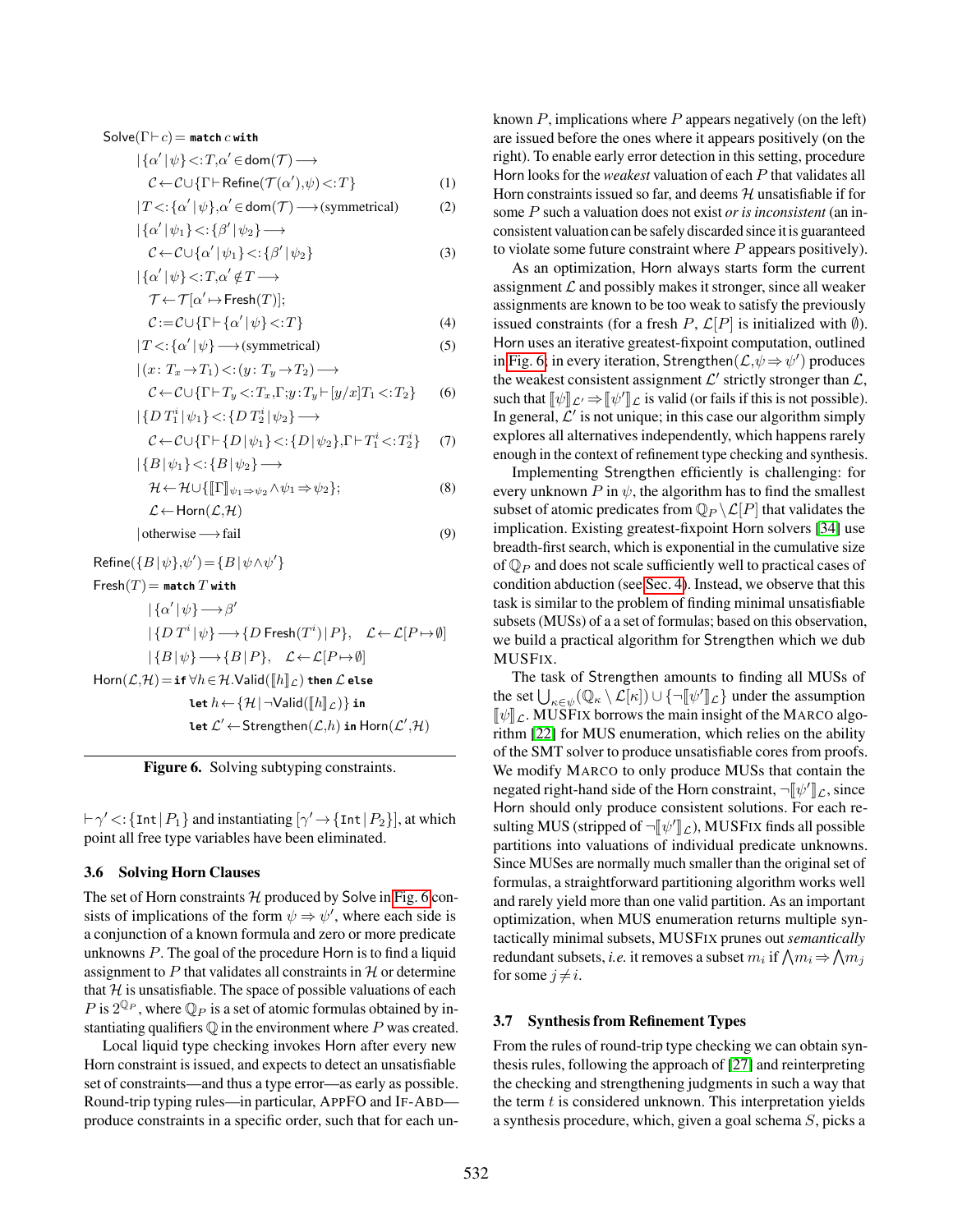rule where the goal schema in the conclusion matches  $S$ , and constructs the term  $t$  from subterms obtained from the rule's premises. More concretely, starting from the top-level goal schema  $S$ , the algorithm always starts by applying rule FIX (if  $S^{\prec}$  is defined) followed by TABS (if the schema is polymorphic), and finally ABS (if the goal type is a function type). Given a scalar goal, the procedure performs exhaustive enumeration of well-typed E-terms up to a given bound on their depth, solving subtyping constraints at every node and simultaneously abducing a path condition as per the IF-ABD rule. If the resulting condition  $\psi$  is trivially true, the algorithm has found a solution; if  $\psi$  is inconsistent, the E-term is discarded; otherwise, the algorithm generates a conditional and proceeds to synthesize its remaining branch under the fixed assumption  $\neg \psi$ , as well a term of type  $\{$ Bool $|v = \psi\}$  to be used as the branch guard. Once all possible E-terms are exhausted, the algorithm attempts to synthesize a pattern match using an arbitrary E-term as a scrutinee, unless the maximal nesting depth of matches has been reached.

*Soundness and Completeness.* Soundness of synthesis follows straightforwardly from soundness of round-trip type checking, since each program candidate is constructed together with a typing derivation in the round-trip system. Completeness is less obvious: due to condition abduction, the synthesis procedure only explores programs where the left branch of each conditional is an E-term. We can show that every SYNQUID program can be rewritten to have this form (by flattening nested conditionals and pushing conditionals inside matches). Thus the synthesis procedure is complete in the following sense: for each schema  $S$ , if there exists a term t, such that the depth of applications and pattern matches in  $t$  are within the given bounds, the procedure is guarantees to find some term  $t'$  that also type-checks against  $S$ ; if such a term  $t$  does not exist, the procedure will terminate with a failure. Note that the algorithm imposes no a-priori bound on the nesting depth of conditionals (which is crucial for completeness as stated above); this does not preclude termination, since in any given environment, liquid formulas partition the input space into finitely many parts, and every condition abduction is guaranteed to cover a nonempty subset of these parts.

# <span id="page-11-0"></span>4. Evaluation

We performed an extensive experimental evaluation of SYN-QUID with the goal of assessing usability and scalability of the proposed synthesis technique compared to existing alternatives. This goal materializes into the following research questions:

- (1) Are refinement types supported by SYNQUID *expressive* enough to specify interesting programs, including benchmarks proposed in prior work?
- (2) How *concise* are SYNQUID's input specifications compared both to the synthesized solutions and to inputs required by existing techniques?
- (3) Are SYNQUID's inputs *intuitive*: in particular, is the algorithm applicable to specifications not tailored for synthesis?
- (4) How *scalable* is SYNQUID: can it handle benchmarks tackled by existing synthesizers? Can it scale to more complex programs than those previously reported in the literature?
- (5) How is synthesis performance impacted by various features of SYNQUID and its type system?

## 4.1 Benchmarks

In order to answer the research questions stated above, we arranged a benchmark suite that consists of 64 synthesis challenges from various sources, representing a range of problem domains. In the interest of direct comparison with existing synthesis tools, our suite includes benchmarks that had been used in the evaluation of those tools [\[1,](#page-15-0) [4,](#page-15-1) [12,](#page-16-0) [14,](#page-16-1) [20,](#page-16-4) [21,](#page-16-5) [24,](#page-16-23) [27\]](#page-16-3). From each of these papers, we picked top three most complex challenges (judging by the reported synthesis times) that were expressible in SYNQUID's refinement logic, plus several easier problems that were common or particularly interesting.

Our second source of benchmarks are verification case studies from the LiquidHaskell tutorial [\[18\]](#page-16-24). The purpose of this second category is two-fold: first, these problems are larger and more complex than existing synthesis benchmarks, and thus can show whether SYNQUID goes beyond the state of the art in synthesis; second, the specifications for these problems have been written by independent researchers and for a different purpose, and thus can serve as evidence that input accepted by SYNQUID is sufficiently general and intuitive. Out of the total of 14 case studies, we picked 5 that came with sufficiently strong functional specifications (list sorting, binary-search trees, content-aware lists, unique lists, and AVL trees), erased all implementations, and made relatively straightforward syntactic changes in order to obtain valid SYNQUID input.

[Tab. 1](#page-12-0) lists the 64 benchmarks together with some metrics of our type-based specifications: the number of synthesis goals including auxiliary functions, the set of components provided, the number of measures used, and the cumulative size of refinements. Note that the reported specification size only includes refinements in the signatures of the synthesis goals; refinements in component functions are excluded since every such function (except trivial arithmetic operations and helper functions) serves as a synthesis goal in another benchmark; refinements in datatype definitions are also excluded, since those definitions are reusable between all benchmarks in the same problem domain. Full specifications are available from the SYNQUID repository [\[31\]](#page-16-14).

The benchmarks are drawn from a variety of problem domains with the goal of exercising different features in SYNQUID. List and tree benchmarks demonstrate pattern matching, structural recursion, the ability to generate and use polymorphic and higher-order functions (such as map and fold), as well as reasoning about nontrivial properties of data structures, both universal (e.g. all elements are non-negative) and recursive (e.g. size and set of elements). Our most advanced benchmarks include sorting and operations over data structures with complex representation invariants, such as binary search trees, heaps, and balanced trees. These benchmarks showcase expressiveness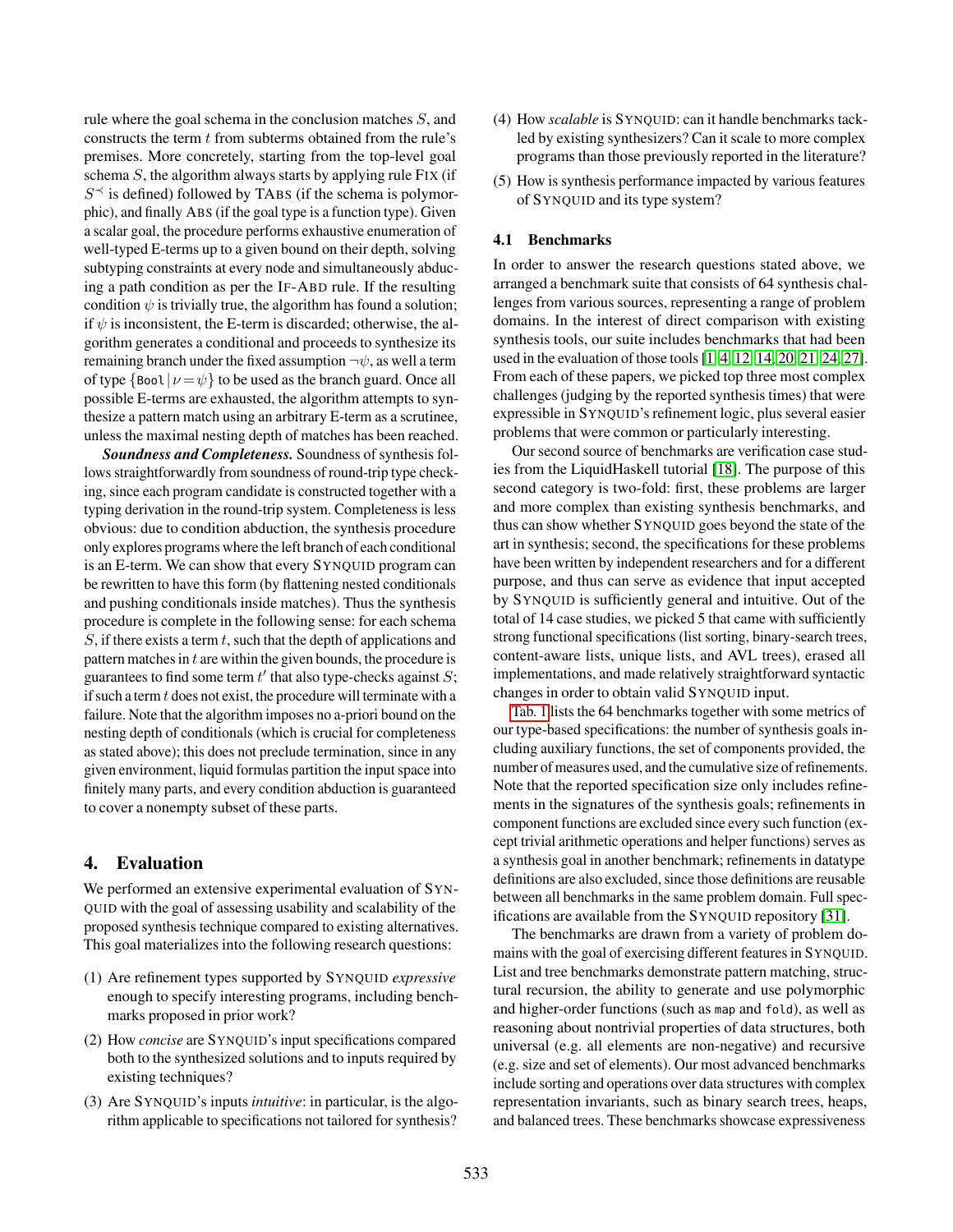| Group       | Description                  | #G                           | Components                                                                          | #M                               | Spec                          | Code            | T-all        | T-def                    | T-nrt                    | T-ncc        | T-nmus                             |
|-------------|------------------------------|------------------------------|-------------------------------------------------------------------------------------|----------------------------------|-------------------------------|-----------------|--------------|--------------------------|--------------------------|--------------|------------------------------------|
|             | is empty                     | $\mathbf{1}$                 | true, false                                                                         | 1                                | 6                             | $\overline{6}$  | 0.02         | 0.02                     | 0.02                     | 0.02         | 0.01                               |
|             | is member                    | 1                            | true, false, $=$ , $\neq$                                                           | $\boldsymbol{2}$                 | 6                             | 18              | 0.11         | 0.11                     | 0.13                     | 0.10         |                                    |
|             | duplicate each element       | $\mathbf{1}$                 |                                                                                     | $\mathbf{1}$                     | $\tau$                        | 16              | 0.05         | 0.05                     | $\overline{\phantom{a}}$ | 0.08         | 0.04                               |
|             | replicate                    | $\mathbf{1}$                 | 0, inc, dec, $\leq, \neq$                                                           | $\mathbf{1}$                     | $\overline{4}$                | 21              | 0.05         | 0.05                     | 9.63                     | 0.05         | $\overline{\phantom{a}}$           |
|             | append two lists             | $\mathbf{1}$                 |                                                                                     | $\mathbf{1}$                     | 8                             | 15              | 0.15         | 0.09                     | $\overline{\phantom{a}}$ | 0.13         | 0.10                               |
|             | concatenate list of lists    | 1                            | append                                                                              | 3                                | 5                             | 12              | 0.05         | 0.05                     | 0.22                     | 0.04         | 0.04                               |
|             | take first $n$ elements      | $\mathbf{1}$                 | 0, inc, dec, $\leq, \neq$                                                           | 1                                | 8                             | 27              | 0.12         | 0.12                     | 55.82                    | 0.12         | $\overline{\phantom{a}}$           |
|             | drop first $n$ elements      | $\mathbf{1}$<br>$\mathbf{1}$ | 0, inc, dec, $\leq, \neq$                                                           | 1<br>$\overline{c}$              | 11<br>8                       | 20              | 0.10         | 0.10                     | 7.87                     | 0.09         | $\overline{\phantom{a}}$<br>$\sim$ |
|             | delete value                 | 1                            | $=$ , $\neq$                                                                        | 1                                | 5                             | 26<br>22        | 0.10<br>0.03 | 0.10<br>0.03             | 0.17<br>0.06             | 0.12<br>0.03 | 0.02                               |
| List        | map<br>zip                   | 1                            |                                                                                     | 1                                | 10                            | 22              | 0.08         | 0.08                     | $\overline{\phantom{a}}$ | 0.10         | 0.07                               |
|             | zip with function            | $\mathbf{1}$                 |                                                                                     | $\mathbf{1}$                     | 10                            | 33              | 0.07         | 0.07                     | $\overline{\phantom{a}}$ | 0.17         | 0.06                               |
|             | cartesian product            | 1                            | append, map                                                                         | 3                                | 8                             | 26              | 0.30         | 0.29                     | 5.83                     | 0.25         | 0.23                               |
|             | $i$ -th element              | 1                            | 0, inc, dec, $\leq, \neq$                                                           | 1                                | 12                            | 20              | 0.05         | 0.05                     | 0.38                     | 0.05         | $\sim$                             |
|             | index of element             | $\mathbf{1}$                 | 0, inc, dec, $=$ , $\neq$                                                           | $\overline{c}$                   | 8                             | 20              | 0.08         | 0.08                     | 0.14                     | 0.07         | $\overline{\phantom{a}}$           |
|             | insert at end                | 1                            |                                                                                     | $\mathbf{2}$                     | 21                            | 19              | 0.10         | 0.10                     | 0.24                     | 0.11         | 0.12                               |
|             | reverse                      | 1                            | insert at end                                                                       | $\mathbf{2}$                     | 15                            | 12              | 0.09         | 0.10                     | 0.29                     | 0.12         | 0.09                               |
|             | foldr                        | $\mathbf{1}$                 |                                                                                     | $\mathbf{2}$                     | 14                            | 32              | 0.10         | 0.10                     | $\overline{\phantom{a}}$ | 0.10         | 0.44                               |
|             | length using fold            | 1                            | $0$ , inc, dec                                                                      | $\mathbf{2}$                     | 4                             | 17              | 0.03         | 0.07                     | 0.03                     | 0.03         | 0.02                               |
|             | append using fold            | 1                            |                                                                                     | $\mathbf{2}$                     | 8                             | 20              | 0.04         | 2.19                     | 0.05                     | 0.04         | 0.03                               |
|             | insert                       | $\mathbf{1}$                 | $=$ , $\neq$                                                                        | $\overline{2}$                   | $\overline{8}$                | $\overline{26}$ | 0.27         | 0.22                     | 0.85                     | 0.20         | $\blacksquare$                     |
| Unique      | delete                       | $\mathbf{1}$                 | $=, \neq$                                                                           | $\mathbf{2}$                     | 8                             | 22              | 0.18         | 0.19                     | 1.07                     | 0.26         |                                    |
| list        | remove duplicates            | $\boldsymbol{2}$             | is member                                                                           | $\mathbf{2}$                     | 13                            | 47              | 0.36         | 0.87                     | 0.72                     | 0.33         |                                    |
|             | remove adjacent dupl.        | $\mathbf{1}$                 | $=, \neq$                                                                           | 3<br>$\overline{c}$              | 5<br>13                       | 32              | 1.33         | 1.32                     | $\blacksquare$           | 1.31         |                                    |
|             | integer range                | 1                            | 0, inc, dec, $\leq, \neq$                                                           |                                  |                               | 23<br>41        | 2.36         | 2.33                     | 22.27                    | 2.33         |                                    |
| Strictly    | insert<br>delete             | 1<br>$\mathbf{1}$            | $\,<$<br>$\lt$                                                                      | $\overline{2}$<br>$\overline{c}$ | 8<br>8                        | 29              | 0.18<br>0.10 | 0.17<br>0.09             | 0.43<br>0.21             | 0.16<br>0.10 | ä,<br>$\overline{\phantom{a}}$     |
| sorted list | intersect                    | $\mathbf{1}$                 | $\lt$                                                                               | $\mathbf{2}$                     | 8                             | 40              | 0.33         | 0.32                     | 0.68                     | 0.34         | $\sim$                             |
|             | insert (sorted)              | $\overline{1}$               | $\leq, \neq$                                                                        | $\overline{2}$                   | $\overline{8}$                | $\overline{34}$ | 0.25         | 0.24                     | 0.68                     | 0.23         | $\blacksquare$                     |
|             | insertion sort               | $\mathbf{1}$                 | insert (sorted)                                                                     | $\overline{4}$                   | 5                             | 12              | 0.06         | 0.06                     | 0.20                     | 0.06         | 0.05                               |
|             | sort by folding              | 1                            | foldr, $\leq, \neq$                                                                 | $\overline{c}$                   | 11                            | 47              | 2.14         | $\omega$                 | ÷.                       | 2.21         | ÷                                  |
|             | extract minimum              | $\mathbf{1}$                 | $\leq, \neq$                                                                        | $\overline{4}$                   | 23                            | 40              | 4.28         | 4.35                     | ÷,                       | 7.58         | $\overline{\phantom{a}}$           |
|             | selection sort               | 1                            | extract minimum                                                                     | 6                                | 5                             | 16              | 0.49         | 0.44                     | ÷,                       | 0.42         | 0.38                               |
| Sorting     | balanced split               | 1                            |                                                                                     | $\overline{4}$                   | 31                            | 33              | 0.96         | 0.51                     | ÷,                       | 1.40         | 0.80                               |
|             | merge                        | $\mathbf{1}$                 | $\leq, \neq$                                                                        | $\overline{c}$                   | 17                            | 41              | 2.19         | 14.61                    | ÷,                       | 6.85         | $\sim$                             |
|             | merge sort                   | 1                            | split, merge                                                                        | 6                                | 11                            | 25              | 2.10         | 2.10                     | $\blacksquare$           | 2.52         | 1.69                               |
|             | partition                    | 1                            | $\leq$                                                                              | $\overline{4}$                   | 27                            | 40              | 2.84         | 7.89                     | $\overline{\phantom{a}}$ | 3.42         | $\overline{\phantom{a}}$           |
|             | append with pivot            | $\mathbf{1}$                 |                                                                                     | $\mathbf{2}$                     | 28                            | 22              | 0.22         | 0.15                     | 0.58                     | 0.22         | 0.19                               |
|             | quick sort                   | 1                            | partition, append w/pivot                                                           | 6                                | 11                            | 22              | 2.71         | 18.45                    | $\omega$                 | 2.49         | 4.94                               |
|             | is member                    | 1                            | false, not, or, $=$                                                                 | $\overline{2}$                   | $\overline{6}$                | $\overline{28}$ | 0.29         | 0.29                     | 7.90                     | 0.28         | $\sim$                             |
| Tree        | node count                   | $\mathbf{1}$                 | $0, 1, +$                                                                           | 1                                | 4                             | 18              | 0.20         | 0.20                     | ÷,                       | 0.91         | 0.14                               |
|             | preorder                     | $\mathbf{1}$                 | append                                                                              | $\mathbf{2}$                     | 5<br>$\overline{\mathcal{I}}$ | 18              | 0.21         | 0.20                     | ÷,                       | 0.91         | 0.15                               |
|             | create balanced<br>is member | 1<br>1                       | 0, inc, dec, $\leq, \neq$<br>true, false, $\leq$ , $\neq$                           | $\mathbf{2}$<br>$\overline{2}$   | $\overline{6}$                | 29<br>37        | 0.14<br>0.09 | 0.15<br>0.08             | $\blacksquare$<br>0.10   | 0.21<br>0.08 | ÷<br>$\overline{\phantom{a}}$      |
|             | insert                       | $\mathbf{1}$                 |                                                                                     | $\sqrt{2}$                       | 8                             | 55              | 0.91         | 0.88                     | $\overline{\phantom{a}}$ | 0.82         |                                    |
| <b>BST</b>  | delete                       | $\mathbf{1}$                 | $\leq,\neq\leq,\neq$                                                                | $\mathbf{2}$                     | $\,$ 8 $\,$                   | 68              | 5.68         | 5.62                     | $\blacksquare$           | 10.74        | ä,                                 |
|             | <b>BST</b> sort              | 5                            | $\leq, \neq$                                                                        | 6                                | 51                            | 115             | 1.38         | 1.35                     | $\overline{\phantom{a}}$ | 1.25         | ÷,                                 |
|             | is member                    | 1                            | false, not, or, $\leq, \neq$                                                        | $\overline{2}$                   | $\overline{6}$                | 43              | 0.38         | 0.38                     | 9.63                     | 0.35         | $\overline{\phantom{a}}$           |
|             | insert                       | $\mathbf{1}$                 |                                                                                     | $\mathbf{2}$                     | 8                             | 55              | 0.51         | 0.50                     | 8.83                     | 0.48         |                                    |
| Binary      | 1-element constructor        | $\mathbf{1}$                 |                                                                                     | $\mathbf{2}$                     | 5                             | 8               | 0.02         | 0.02                     | 0.02                     | 0.02         | 0.02                               |
| Heap        | 2-element constructor        | $\mathbf{1}$                 |                                                                                     | $\sqrt{2}$                       | 6                             | 55              | 0.08         | 0.08                     | 0.25                     | 0.07         | $\overline{\phantom{a}}$           |
|             | 3-element constructor        | $\mathbf{1}$                 | $\begin{array}{l} \leq, \neq \\ \leq, \neq \\ \leq, \neq \\ \leq, \neq \end{array}$ | $\overline{c}$                   | $\tau$                        | 246             | 2.10         | 2.12                     | $\overline{\phantom{a}}$ | 1.98         | $\overline{\phantom{a}}$           |
|             | rotate left                  | $\overline{3}$               | inc                                                                                 | $\overline{\overline{3}}$        | 104                           | 91              | 11.08        | 12.43                    | $\blacksquare$           | 17.06        | 10.08                              |
| <b>AVL</b>  | rotate right                 | 3                            | inc                                                                                 | 3                                | 107                           | 91              | 19.23        | 18.34                    | $\overline{\phantom{a}}$ | 36.35        | 17.87                              |
|             | balance                      | 1                            | rotate, nodeHeight, isSkewed, isLHeavy, isRHeavy                                    | $\overline{4}$                   | $31\,$                        | 119             | 1.56         | $\blacksquare$           | $\overline{\phantom{0}}$ | 1.76         |                                    |
|             | insert                       | $\mathbf{1}$                 | balance, $\lt$                                                                      | 3                                | 22                            | 47              | 1.84         | 1.81                     | $\overline{\phantom{a}}$ | 1.64         |                                    |
|             | extract minimum              | $\mathbf{1}$                 | $\,<$                                                                               | 5                                | 11                            | 25              | 1.92         | 1.87                     |                          | 1.72         |                                    |
|             | delete                       | $\mathbf{2}$                 | extract minimum, balance, $<$                                                       | 5                                | 37                            | 63              | 15.67        | $\overline{\phantom{a}}$ | $\blacksquare$           | 13.79        | $\overline{\phantom{a}}$           |
|             | balance left                 | $\overline{2}$               |                                                                                     | $\overline{9}$                   | 143                           | 137             | 5.62         | 5.53                     | $\blacksquare$           | 48.47        | $\overline{\phantom{a}}$           |
| <b>RBT</b>  | balance right                | $\mathbf{2}$<br>3            | balance left, right, $\leq, \neq$                                                   | 9<br>9                           | 144                           | 137             | 7.63         | 7.72                     | ÷,                       | 45.32        | $\overline{\phantom{a}}$           |
|             | insert<br>desugar AST        |                              | 0, 1, 2                                                                             | $\overline{4}$                   | 49<br>$\overline{5}$          | 112<br>46       | 8.95<br>1.17 | 8.53<br>1.10             | $\blacksquare$           | 7.93<br>1.23 | $\overline{\phantom{a}}$<br>0.78   |
| User        | make address book            | $\mathbf{1}$<br>$\mathbf{1}$ | is private                                                                          | 3                                | 5                             | 35              | 0.62         | 3.67                     | ÷,<br>$\frac{1}{2}$      | 0.94         | 0.55                               |
|             | merge address books          | $\mathbf{1}$                 | append                                                                              | 3                                | 8                             | 19              | 0.35         | 5.85                     | ÷,                       | 0.31         | 0.24                               |
|             |                              |                              |                                                                                     |                                  |                               |                 |              |                          |                          |              |                                    |

<span id="page-12-0"></span>Table 1. Benchmarks and SYNQUID results. For each benchmark, we report the number of synthesis goals *#G*; the set of provided *Components*; the number of defined measures *#M*; cumulative size of *Spec*ification and synthesized *Code* (in AST nodes) for all goals; as well as SYNQUID running times (in seconds) with minimal bounds (*T-all*), with default bounds (*T-def*), without round-trip checking (*T-nrt*), without type consistency checking (*T-ncc*), and without MUSFIX (*T-nmus*). "-" denotes timeout of 2 minutes or out of memory.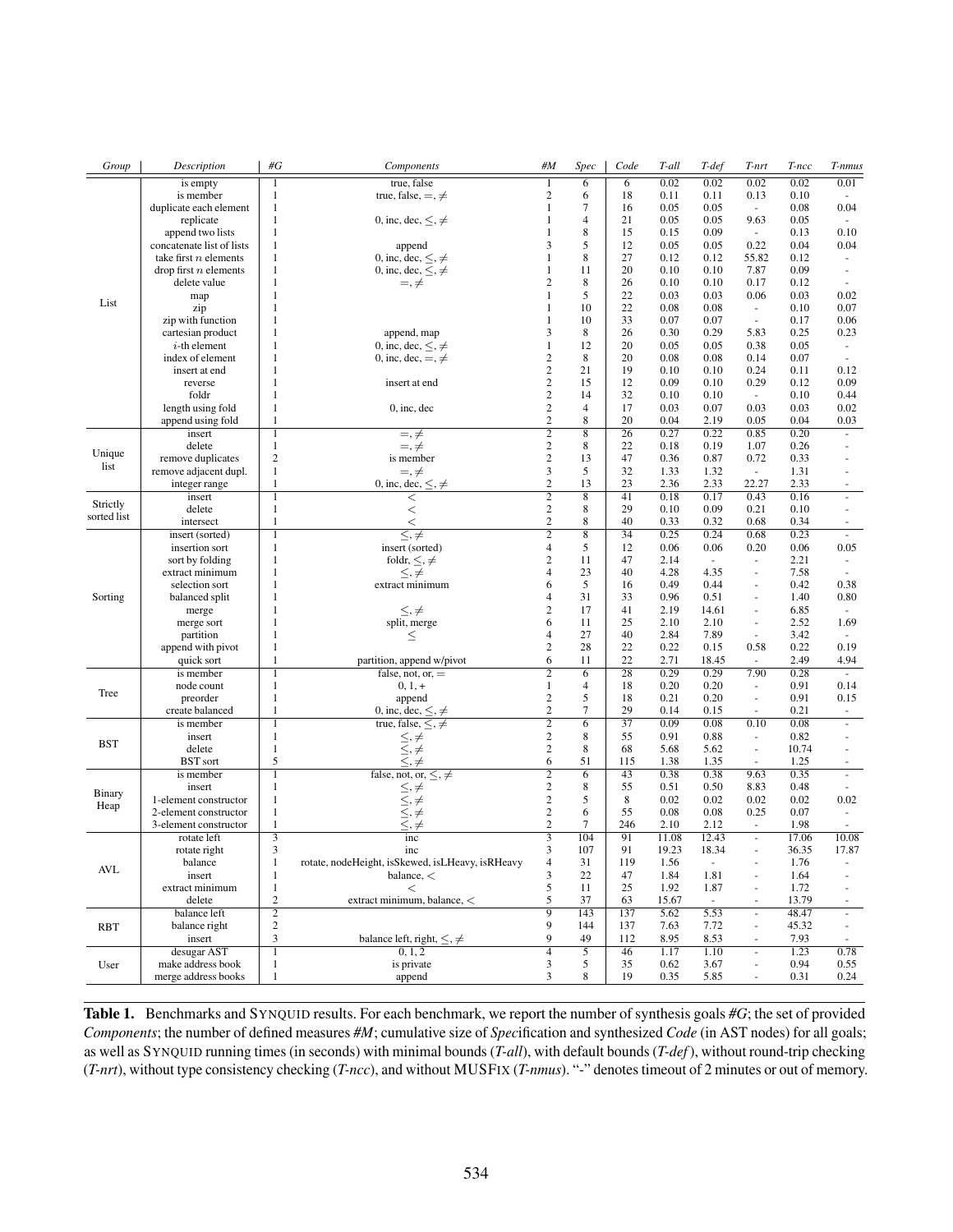of refinement types, exercise SYNQUID's ability to perform nontrivial reasoning through refinement discovery, and represent a scalability challenge beyond the current state of the art in synthesis. Finally, we included several benchmarks operating on "custom" datatypes (including the "address book" case study from [\[20\]](#page-16-4)) in order to demonstrate that SYNQUID's applicability is not limited to standard textbook examples.

#### 4.2 Results

Evaluation results are summarized in [Tab. 1.](#page-12-0) SYNQUID was able to synthesize (and fully verify) solutions for all 64 benchmarks; the table lists sizes of these solutions in AST nodes (*Code*) as well as synthesis times in seconds (*T-all*).

The results demonstrate that SYNQUID is efficient in synthesizing a variety of programs: all but 7 benchmarks are synthesized within 5 seconds; it also scales to programs of nontrivial size, including complex recursive (red-black tree insertion of size 69) and non-recursive functions (3-value binary heap constructor of size 246). Even though specification sizes for some benchmarks are comparable with the size of the synthesized code, for many complex problems the benefits of describing computations as refinement types are significant: for example, the type-based specifications of the three main operations on binary-search trees are over six times more concise than their implementations.

The synthesis times discussed above were obtained for optimal exploration bounds, which could differ across benchmarks. [Tab. 1](#page-12-0) also reports synthesis times *T-def* for a setting where all benchmarks in the same category share the same exploration bounds. Although this inevitably slows down synthesis, on most of the benchmarks the performance penalties were not drastic: only three benchmarks failed to terminate within the two-minute timeout.

In order to assess the impact on performance of various aspects of our algorithm and implementation, [Tab. 1](#page-12-0) reports synthesis times using three variants of SYNQUID, where certain features were disabled: the column *T-nrt* corresponds to replacing round-trip type checking with bidirectional type checking (that is, disabling subtyping checks for partial applications); *T-ncc* corresponds to disabling type consistency checks; *T-nmus* corresponds to replacing MUSFIX with naive breadth-first search. The results demonstrate that the most significant contribution comes from using MUSFIX: without this feature 37 out of 64 benchmarks time out, since breadth-first search cannot handle condition abduction even with a moderate number of logical qualifiers. The second most significant feature is round-trip type checking, with 33 benchmarks timing out when disabled, while consistency checks only bring significant speedups for the most complex examples.

#### 4.3 Comparative Evaluation

We compared SYNQUID with state-of-the-art synthesis tools that target recursive functional programs and offer a comparable level of automation. The results are summarized in [Tab. 2.](#page-13-0) For each tool, we list the three most complex benchmarks reported

|                                    | <b>Benchmark</b>          | <i>Spec</i> | <i>SpecS</i> | Time  | <b>TimeS</b> |
|------------------------------------|---------------------------|-------------|--------------|-------|--------------|
| LEON                               | strict sorted list delete | 14          | 8            | 15.1  | 0.10         |
|                                    | strict sorted list insert | 14          | 8            | 14.1  | 0.18         |
|                                    | merge sort                | 9           | 11           | 14.3  | 2.1          |
| JEN                                | <b>BST</b> find           | 51          | 6            | 64.8  | 0.09         |
|                                    | bin. heap 1-element       | 80          | 5            | 61.6  | 0.02         |
|                                    | bin. heap find            | 76          | 6            | 51.9  | 0.38         |
| <b>MYTH</b>                        | sorted list insert        | 12          | 8            | 0.12  | 0.25         |
|                                    | list rm adjacent dupl.    | 13          | 5            | 0.07  | 1.33         |
|                                    | <b>BST</b> insert         | 20          | 8            | 0.37  | 0.91         |
| $\approx$                          | list remove duplicates    | 7           | 13           | 231   | 0.36         |
|                                    | list drop                 | 6           | 11           | 316.4 | 0.1          |
|                                    | tree find                 | 12          | 6            | 4.7   | 0.29         |
| $_{\rm{esc}}$<br>M <sub>YTH2</sub> | list rm adjacent dupl.    | n/a         | 5            | 1     | 1.33         |
|                                    | tree create balanced      | n/a         | 7            | 0.24  | 0.14         |
|                                    | list duplicate each       | n/a         | 7            | 0.16  | 0.05         |
|                                    | <b>BST</b> insert         | n/a         | 8            | 1.81  | 0.91         |
|                                    | sorted list insert        | n/a         | 8            | 1.02  | 0.25         |
|                                    | tree count nodes          | n/a         | 4            | 0.45  | 0.20         |

<span id="page-13-0"></span>Table 2. Comparison to other synthesizers. For each benchmark we report: *Spec*, specification size (or the number of input-output examples) for respective tool; *SpecS*, specification size for SYNQUID (from [Tab. 1\)](#page-12-0); *Time*, reported running time for respective tool; *TimeS*, running time for SYNQUID (from [Tab. 1\)](#page-12-0).

in the respective paper that were expressible in SYNQUID's refinement logic; for each of the three benchmarks we report the specification size (if available) and the synthesis time; for ease of comparison, we repeat the same two metrics for SYNQUID (copied over from [Tab. 1\)](#page-12-0). Note that the synthesis times are not directly comparable, since the results for other tools are taken from respective papers and were obtained on different hardware; however, the differences of an order of magnitude or more are still significant, since they can hardly be explained by improvements in single-core hardware performance.

We split the tools into two categories according to the specification and verification mechanism they rely on.

*Formal Specifications with Deductive Verification.* The first category includes LEON [\[20\]](#page-16-4) and JENNISYS [\[21\]](#page-16-5); both tools use pre- and post-conditions (and data structure invariants) to describe computations, and rely on unbounded, SMT-based verification to validate candidate programs (and thus provide the same correctness guarantees as SYNQUID). Unlike LEON and SYNQUID, JENNISYS targets imperative, heap-based programs; the evaluation in [\[21\]](#page-16-5), however, focuses on side-effect free benchmarks. Both tools use variants of condition abduction, which makes their exploration strategies similar to SYNQUID's.

For both tools, translating their three most complex benchmarks into SYNQUID proved to be straightforward. This suggests that our decidable refinement logic is not too limiting in practice, compared to other formal specification languages used for synthesis. Our specifications are on average slightly more concise than LEON's and significantly more concise than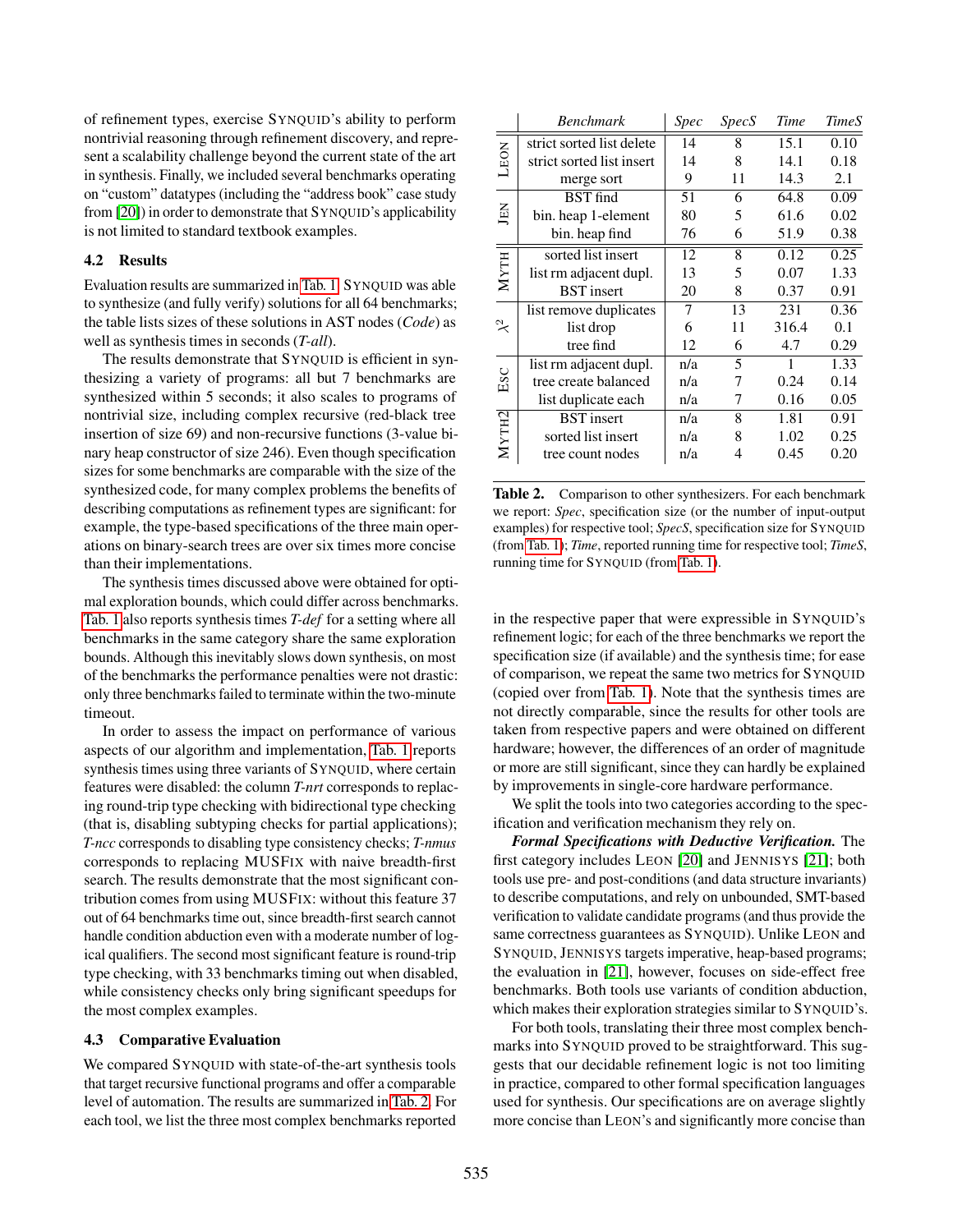

<span id="page-14-0"></span>Figure 7. Evaluation on non-recursive benchmarks.

those in JENNISYS; the latter is largely due to the heap-based language, but the results still indicate that embedding predicates into types can help curb the verboseness of traditional Hoare-style specifications.

SYNQUID was able to synthesize solutions to all problems tackled by the other two tools in this category. The converse is not true: automatic verification of some of SYNQUID's benchmarks (such as the binary-search tree example in [Sec. 2\)](#page-2-1) requires invariant discovery, which is not supported by the other two tools. This suggests that SYNQUID *qualitatively* differs from other state-of-the-art synthesizers in terms of the class of programs for which a verified solution can be synthesized. On the benchmarks where the other tools are applicable, SYNQUID demonstrates considerably smaller running times, which suggests that fast verification and early pruning enabled by type-based specifications indeed improve the scalability of synthesis.

*Input/Output Examples.* Our second category of tools in-cludes MYTH [\[27\]](#page-16-3),  $\lambda^2$  [\[12\]](#page-16-0) and ESCHER [\[1\]](#page-15-0), which synthesize programs from concrete input-output examples, as well as MYTH2 [\[14\]](#page-16-1), which uses generalized input-output examples. Using refinement types, we were able to express 3 out of 3, 10, 5, and 7 of their most complex benchmarks, receptively. The functions we failed to specify either manipulate nested structures in a representation-specific way (such as "insert a tree under each leaf of another tree"), or perform filtering ("list of nodes in a tree that match a predicate").

At the same time, we found cases where refinement types are concise and intuitive, while providing input-output examples is extremely tedious. One of those cases is insertion into a binary search tree: MYTH requires 20 examples, each of which contains two bulky tree instances and has to define the precise position where the new element is to be inserted; the type-based specification for this problem, given in [Sec. 2,](#page-2-1) is straightforward and only defines the abstract effect of the operation relevant to the user. This suggests that in general, logic-based specification techniques, including refinement types in SYNQUID, are a better fit for describing operations that maintain a complex representation invariant but have a simple abstract effect, while example-based approaches fare better when describing operations that inherently expose the complex representation of a data structure.

Experiments with example-based tools only report the number of examples required for synthesis and not their sizes; however, we can safely assume that each example contains multiple AST nodes, and thus conclude that type-based specifications for the benchmarks in [Tab. 2](#page-13-0) are more concise. By imposing more constraints on the set of examples (such as *trace completeness* [\[27\]](#page-16-3)) and increasing its size, example-based synthesizers can trade off user effort for synthesis time. On the benchmarks under comparison, MYTH appears to favor performance, while  $\lambda^2$  prefers smaller example sets. SYNQUID tries to offer the best of both world and achieves good performance with concise specifications.

#### 4.4 Evaluation on Non-recursive Benchmarks

In order to asses the scalability of MUSFIX on larger search spaces, we evaluated SYNQUID on two parametrized benchmarks from the linear integer arithmetic track of the SyGuS'14 competition [\[3\]](#page-15-2):  $\max_n$  (find maximum of n integer arguments) and array\_search<sub>n</sub> (find the position of a value in a sorted array with  $n$  elements). Both benchmarks target non-recursive programs that consist of a series of nested conditionals; moreover, the search space for the branch guards grows exponentially with n. This makes the two problems ideal benchmarks for condition abduction techniques.

[Fig. 7](#page-14-0) shows SYNQUID synthesis times on the two benchmarks for  $n = 2,3,...,6$ . For reference, we also plot the results for the enumerative solver (the fastest of the SyGuS baseline solvers), as well as the higher-order solver ALLOY\* [\[24\]](#page-16-23), and PUFFIN [\[4\]](#page-15-1), a specialized synthesizer for conditional integer-arithmetic expressions<sup>[6](#page-14-1)</sup>. The results show that SYNQUID's condition abduction scales relatively well compared to general synthesizers, but loses to PUFFIN's theory-specific abduction engine.

<span id="page-14-1"></span> $\overline{6}$ The results for these tools are taken from their respective papers; only differences in the order of magnitude are significant.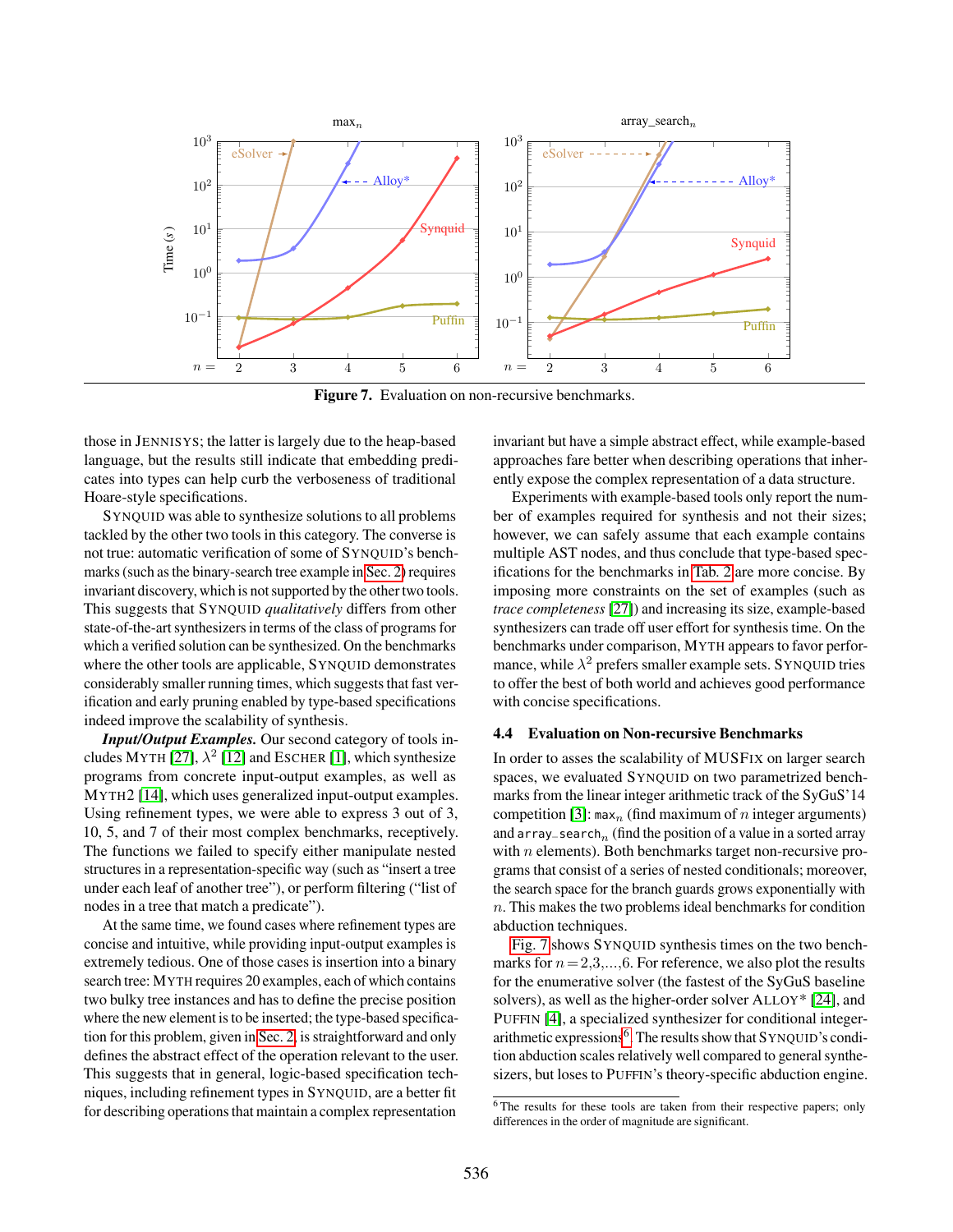# 5. Related Work

Our work is the first to leverage general decidable refinement types for synthesis, but it builds on a number of ideas from prior work as has been highlighted already throughout the paper. Specifically, our work combines ideas from two areas: synthesis of recursive functional programs and refinement type inference.

*Synthesis of Recursive Functional Programs.* A number of recent systems target recursive functional programs and use type information in some form to restrict the search space. The most closely related to our work are MYTH [\[27\]](#page-16-3), MYTH2 [\[14\]](#page-16-1), and LEON [\[20\]](#page-16-4).

MYTH pioneered the idea of leveraging bidirectional type checking for synthesis. However, MYTH does not support polymorphism or refinement types. Instead, the system relies on examples in order to specify the desired functionality. For certain functions, providing examples is easy whereas writing a refinement type is cumbersome or, due to the limitations of decidable refinement logic, even impossible. That said, examples in general do not fully specify a program; thus programming by example always involves a manual verification step. Moreover, for some less intuitive problems, such as insertion into a balanced tree or AST transformations, providing input-output examples requires familiarity with all details and corner cases of the algorithm, whereas refinement types enable a more abstract specification. Additionally, MYTH expects the set of examples to be *trace complete*, which means that for any example the user provides, there should also be examples corresponding to any recursive calls made on that input. Other systems that use a combination of types and input-output examples, and thus have similar advantages and disadvantages relative to our system, include  $\lambda^2$  [\[12\]](#page-16-0) and ESCHER [\[1\]](#page-15-0).

MYTH2 generalizes example-based synthesis: it treats examples as singleton types, and extends the input language with intersection and union types, as well as parametric polymorphism. This addresses some of the shortcomings of concrete input-output examples (in particular, their verboseness), however, in the absence of dependent function types most interesting programs still cannot be fully speficied. Combining SYNQUID's dependent types with singletons, intersection, and unions found in MYTH2 is an interesting direction for future work.

In LEON, synthesis problems are defined by first-order specifications with recursive predicates, and verification is based on a semi-decision procedure [\[35\]](#page-16-25), implemented on top of an SMT solver. LEON's verification engine does not support invariant inference, which prevents it from generating provably correct implementations for problems such as insertion into a sorted list or a binary search tree. The general synthesis strategy is similar to ours: first decompose the specification and then switch to generate-and-check mode, enhanced with condition abduction. Unlike our system, LEON does not perform systematic specification decomposition in the generate-and-check mode, and lacks support for polymorphism and high-order functions.

The use of type information has also proved extremely useful for code completion [\[15,](#page-16-2) [23,](#page-16-26) [28\]](#page-16-27), although none of these systems rely on a type system as expressive as ours, and they are designed for a very different set of tradeoffs compared to SYNQUID. For example, because the problem is highly under-constrained, these systems place significant emphasis on the ranking of solutions.

Another important body of related work related is *hole driven development*, as embodied in systems like Agda [\[26\]](#page-16-28) and Idris [\[6\]](#page-15-3), which leverage a rich type system to aid development, but are meant to be used interactively rather than to perform complete synthesis. Djinn [\[5\]](#page-15-4) serves a similar purpose but uses the less expressive Haskell type system.

*Refinement Type Checking.* Our type checking algorithm is based on liquid type inference [\[19,](#page-16-9) [33,](#page-16-7) [36–](#page-16-10)[38\]](#page-16-29), which pioneered combining Hindley-Miler unification with predicate abstraction. We integrate their ideas with bidirectional type checking [\[30\]](#page-16-12), which has been used before both for other flavors of refinement types [\[9,](#page-16-30) [11,](#page-16-31) [41\]](#page-16-32) and for unrestricted dependent types [\[8\]](#page-16-33), but not for general decidable refinement types. Another difference with liquid types is that we use greatest-fixpoint predicate abstraction procedure inspired by [\[34\]](#page-16-22), and improved using an algorithm for efficient MUS enumeration [\[22\]](#page-16-13).

*Logical Abduction.* The concept of abduction in logical reasoning has found numerous applications in programming languages, including specification inference [\[2,](#page-15-5) [10\]](#page-16-34) and program synthesis [\[4,](#page-15-1) [20,](#page-16-4) [21\]](#page-16-5). Abduction techniques based on quantifier elimination [\[2,](#page-15-5) [10\]](#page-16-34) and theory-specific unification operators [\[4\]](#page-15-1), are precise and efficient, but only applicable to restricted domains. SYNQUID performs abduction using predicate abstraction and MUS enumeration, which can be applied to a wider range of specification logics, but its precision is limited to the given set of logical qualifiers.

## Acknowledgements

We thank Aleksandar Milicevic, Shachar Itzhaky, Ranjit Jhala, and the anonymous reviewers for their valuable input. This work was funded by DARPA Grant FA8750-14-2-0242 (MUSE) and NSF Grants CCF-1139056 and CCF-1438969.

## References

- <span id="page-15-0"></span>[1] A. Albarghouthi, S. Gulwani, and Z. Kincaid. Recursive program synthesis. In *CAV*, 2013.
- <span id="page-15-5"></span>[2] A. Albarghouthi, I. Dillig, and A. Gurfinkel. Maximal specification synthesis. In *POPL*, 2016.
- <span id="page-15-2"></span>[3] R. Alur, R. Bodík, G. Juniwal, M. M. K. Martin, M. Raghothaman, S. A. Seshia, R. Singh, A. Solar-Lezama, E. Torlak, and A. Udupa. Syntax-guided synthesis. In *FMCAD*, 2013.
- <span id="page-15-1"></span>[4] R. Alur, P. Černý, and A. Radhakrishna. Synthesis through unification. In *CAV*, 2015.
- <span id="page-15-4"></span>[5] L. Augustsson. djinn, the official Haskell package webpage. http://hackage.haskell.org/package/djinn, 2014.
- <span id="page-15-3"></span>[6] E. Brady. Idris, a general-purpose dependently typed programming language: Design and implementation. *J. Funct. Program.*, 23(5):552–593, 2013.